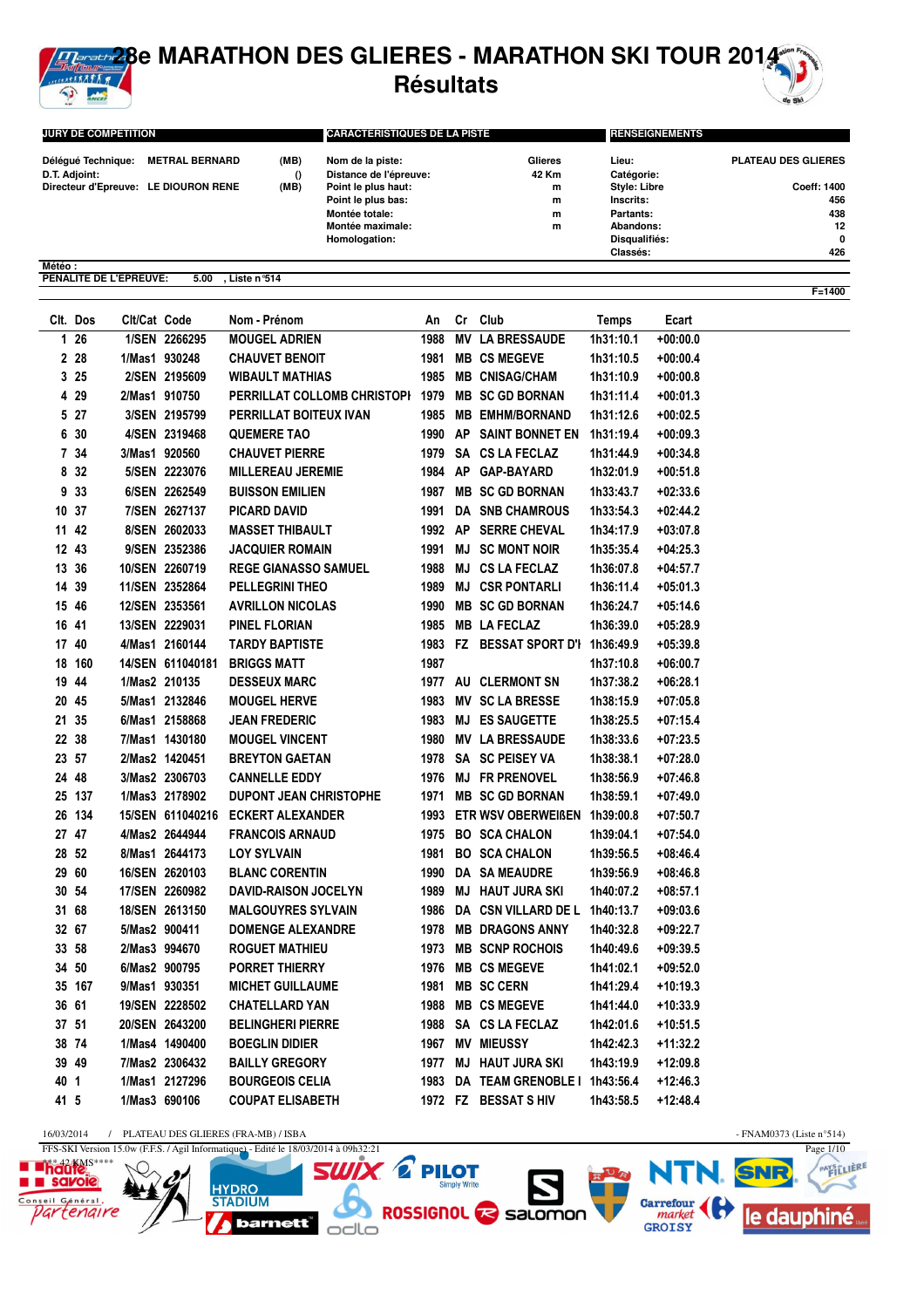



|      | CIt. Dos         | Cit/Cat Code   |                                    | Nom - Prénom                                    | An           | Cr Club                             | Temps     | Ecart                    |
|------|------------------|----------------|------------------------------------|-------------------------------------------------|--------------|-------------------------------------|-----------|--------------------------|
|      | 42 164           |                | 3/Mas3 11424829                    | BLANCHET-NICOUD CHRISTOPHE 1969 MB ASO NTN-SNR  |              |                                     | 1h44:09.3 | $+12:59.2$               |
| 43 2 |                  |                | 1/SEN 2292494                      | <b>AYMONIER CELIA</b>                           |              | 1991 MJ EMHM/FOURGS                 | 1h44:51.7 | $+13:41.6$               |
|      | 4465             |                | 21/SEN 2324076                     | <b>TOURNIER CHRISTOPHE</b>                      |              | 1989 MB SCNP ROCHOIS                | 1h45:14.8 | +14:04.7                 |
|      | 45 104           |                | 1/Mas5 993500                      | <b>ROUX DIDIER JOEL</b>                         |              | 1961 MB CHABLAIS NOR                | 1h45:17.1 | +14:07.0                 |
|      | 46 166           |                | 22/SEN 611040323                   | <b>TEMPERE GUILLAUME</b>                        |              | 1984 FZ SAINT ETIENNE               | 1h45:53.0 | +14:42.9                 |
|      | 4769             |                | 10/Mas1 2635774                    | ADAM THIERRY                                    |              | 1979 MB CHABLAIS NOR                | 1h46:05.8 | $+14:55.7$               |
|      | 48 77            |                | 8/Mas2 900220                      | <b>REZVOY BENOIT</b>                            |              | 1977 MB SC GD BORNAN                | 1h46:21.7 | $+15:11.6$               |
|      | 49 85            |                | 9/Mas2 2632458                     | <b>PATUREL MARC</b>                             |              | 1975 MB SCNP ROCHOIS                | 1h46:29.5 | $+15:19.4$               |
|      | 50 79            |                | 4/Mas3 2306433                     | <b>ABRAHAM PATRICK</b>                          |              | 1972 MJ LES BOUCHOUX                | 1h46:46.0 | +15:35.9                 |
|      | 51 66            |                | 5/Mas3 2304717                     | <b>MUNOZ SYLVAIN</b>                            |              | 1969 DA SA MEAUDRAIS                | 1h46:54.3 | +15:44.2                 |
|      | 52 76            |                | 2/Mas4 743469                      | <b>ROGUET ALAIN</b>                             |              | 1964 MJ PREMANON SC                 | 1h47:08.7 | $+15:58.6$               |
|      | 53 142           |                | 23/SEN 611040177                   | <b>BOULANGER STEPHANE</b>                       |              | 1987 FZ PELUSSIN                    | 1h47:27.1 | +16:17.0                 |
|      | 54 56            | 10/Mas2 900179 |                                    | <b>CHARVET YANNICK</b>                          |              | 1977 MB CS MEGEVE                   | 1h47:38.3 | +16:28.2                 |
|      | 55 55            | 11/Mas2 900176 |                                    | <b>GACHET BASTIEN</b>                           |              | 1977 MB SC CONTAMINE                | 1h47:38.9 | +16:28.8                 |
|      | 56 155           |                |                                    | 12/Mas2 611040223 FAVRE ALEXANDRE               |              | 1974 MB SEYNOD                      | 1h48:19.1 | +17:09.0                 |
|      | 57 96            |                | 6/Mas3 2636010                     | <b>CONVERT PATRICE</b>                          |              | 1971 DA LUMBIN                      | 1h48:30.3 | +17:20.2                 |
|      | 58 159           |                |                                    | 13/Mas2 611040313 ROMAN YOHANN                  |              | 1976 MB TEAM CHRIS NET              | 1h48:39.2 | +17:29.1                 |
|      | 59 144           |                | 11/Mas1 11420252                   | <b>DUTOY GAETAN</b>                             |              | 1982 DA SNB CHAMROUSSE 1h48:39.6    |           | +17:29.5                 |
|      | 60 80            |                | 7/Mas3 2251450                     | <b>CHENAL NORBERT</b>                           |              | 1970 SA CS LA PLAGNE                | 1h49:27.4 | +18:17.3                 |
|      | 61 141           |                | 24/SEN 611040231                   | <b>GASCHE CHRISTOPH</b>                         |              | 1986 ETR WINKEL                     | 1h49:28.1 | +18:18.0                 |
|      | 62 127           |                | 1/Mas6 11422515                    | <b>MOULIN NORBERT</b>                           |              | 1956 ETR VOLLEGES                   | 1h49:32.3 | +18:22.2                 |
|      | 63 91            |                | 3/Mas4 1393502                     | PICCARD FRANCK                                  |              | 1964 SA CS SAISIES                  | 1h49:37.8 | +18:27.7                 |
|      | 64 89            |                | 12/Mas1 2655483                    | <b>BERNARD-GRANGER JEROME</b>                   |              | 1980 MB CN GLIERES                  | 1h49:59.0 | +18:48.9                 |
|      | 65 196           | 14/Mas2 920910 |                                    | <b>SCHMITT AYMERIC</b>                          |              | 1975 MB SC CONTAMINE                | 1h49:59.4 | $+18:49.3$               |
|      | 66 72            |                | 8/Mas3 921464                      | <b>GURLIAT STEPHANE</b>                         |              | 1969 MB VILLARD/BOEG                | 1h50:05.7 | $+18:55.6$               |
|      | 6784             | 15/Mas2 500688 |                                    | <b>DURAND NICOLAS</b>                           |              | 1978 DA CS VILLARD                  | 1h50:28.6 | $+19:18.5$               |
|      | 68 147           |                | 25/SEN 611040297                   | PERNET-MUGNIER SEBASTIEN                        |              | 1986 MB LE GRAND-BORNA              | 1h50:32.6 | +19:22.5                 |
|      | 69 112           |                | 16/Mas2 2244354                    | <b>BONNIOT THIERRY</b>                          |              | 1974 LY SC BRENOD                   | 1h50:45.9 | $+19:35.8$               |
|      | 70 156           |                | 17/Mas2 611040200                  | DE BESSES PHILIPPE                              |              | 1975 MB BELLEVAUX                   | 1h50:54.8 | +19:44.7                 |
|      | 71 70            | 18/Mas2 191115 |                                    | <b>COLOMBAN SYLVAIN</b>                         |              | 1976 MB SCNP ROCHOIS                | 1h50:56.5 | $+19:46.4$               |
|      | 72 99            |                | 4/Mas4 2240580                     | <b>GIBELLO PIERRE YVES</b>                      |              | 1967 DA GUC GRENOBLE                | 1h51:05.1 | $+19:55.0$               |
|      | 73 457<br>74 268 |                | 26/SEN 611040240<br>27/SEN 3490101 | <b>GRANGER MATHIEU</b><br><b>DEL VAL XABIER</b> | 1989 ETR CVC | 1988 SA AIX SAVOIE TRIATI 1h51:05.5 | 1h51:15.9 | $+19:55.4$<br>$+20:05.8$ |
|      | 75 88            |                | 5/Mas4 2601069                     | <b>DEJEY FELIX</b>                              |              | 1968 MB ANCY SALOMON                | 1h51:39.5 | $+20:29.4$               |
|      | 76 131           |                |                                    | 28/SEN 611040296 PERNET-MUGNIER ROMAIN          |              | 1988 MB LE GRAND-BORNA 1h51:51.3    |           | $+20:41.2$               |
|      | 77 100           |                | 19/Mas2 2649884                    | <b>JAYME LIONEL</b>                             |              | 1974 MB LES DRAGONS D'A 1h52:15.2   |           | +21:05.1                 |
|      | 78 197           |                |                                    | 29/SEN 611040199 DAMIEN HUMBERT                 |              | 1993 MJ US GIRON                    | 1h52:50.3 | +21:40.2                 |
|      | 79 105           |                | 30/SEN 2666290                     | <b>ESCANDE JULIEN</b>                           |              | 1986 MJ OLYMPIC MONT D'(1h53:06.6   |           | $+21:56.5$               |
|      | 80 62            |                | 31/SEN 2326801                     | <b>MARIN CUDRAZ TANGUY</b>                      |              | 1993 MB CS MEGEVE                   | 1h53:18.1 | +22:08.0                 |
|      | 81 427           |                | 32/SEN 611040283                   | <b>MOUGEL YOANN</b>                             |              | 1987 MB ANNECY                      | 1h53:31.9 | $+22:21.8$               |
|      | 82 353           |                | 6/Mas4 2179723                     | GROSSET BOURBANGE PASCAL 1967 MB CS MEGEVE      |              |                                     | 1h53:38.8 | +22:28.7                 |
|      | 83 20            |                | 2/Mas1 611040209                   | <b>DONZALLAZ NICOLE</b>                         |              | 1982 ETR TEAM ROSSIGNOL/ 1h53:40.8  |           | +22:30.7                 |
|      | 84 108           |                | 9/Mas3 2660072                     | <b>THOUVENIN ERIC</b>                           |              | 1972 MB DRAGONS ANNY                | 1h53:43.7 | $+22:33.6$               |
|      | 85 86            |                | 7/Mas4 2118931                     | <b>SIMEON CHRISTOPHE</b>                        |              | 1967 MJ HT JURA SKI                 | 1h53:50.5 | +22:40.4                 |
|      | 86 157           |                | 10/Mas3 611040220                  | <b>FANTOLI OLIVIER</b>                          |              | 1970 MB PASSY                       | 1h53:52.3 | +22:42.2                 |
|      | 87 82            |                | 2/Mas5 2624609                     | <b>CHASTAN WILLIAM</b>                          |              | 1961 MV SC MARKSTEIN RA 1h53:57.1   |           | $+22:47.0$               |
|      | 88 430           |                | 33/SEN 2674430                     | <b>HERVIEU SAMUEL</b>                           |              | 1987 DA EGREVE NORDI                | 1h53:57.9 | $+22:47.8$               |
| 89 7 |                  |                | 2/Mas3 502599                      | <b>GEYMOND GOLAY FLORENCE</b>                   |              | 1971 MJ BOIS D'AMONT                | 1h54:11.2 | +23:01.1                 |
|      | 90 227           |                | 34/SEN 2601584                     | <b>PELISSON VINCENT</b>                         |              | 1993 LY US CORMARANC                | 1h54:11.3 | +23:01.2                 |
|      | 91 397           |                | 13/Mas1 2660318                    | <b>PIGNIER CEDRIC</b>                           |              | 1980 MB PRAZ LYS-SOM                | 1h54:26.3 | $+23:16.2$               |
|      | 92 140           |                | 11/Mas3 611040337                  | <b>VIRY CHRISTIAN</b>                           |              | 1970 MV LA BRESSE                   | 1h54:33.5 | $+23:23.4$               |
|      |                  |                |                                    |                                                 |              |                                     |           |                          |

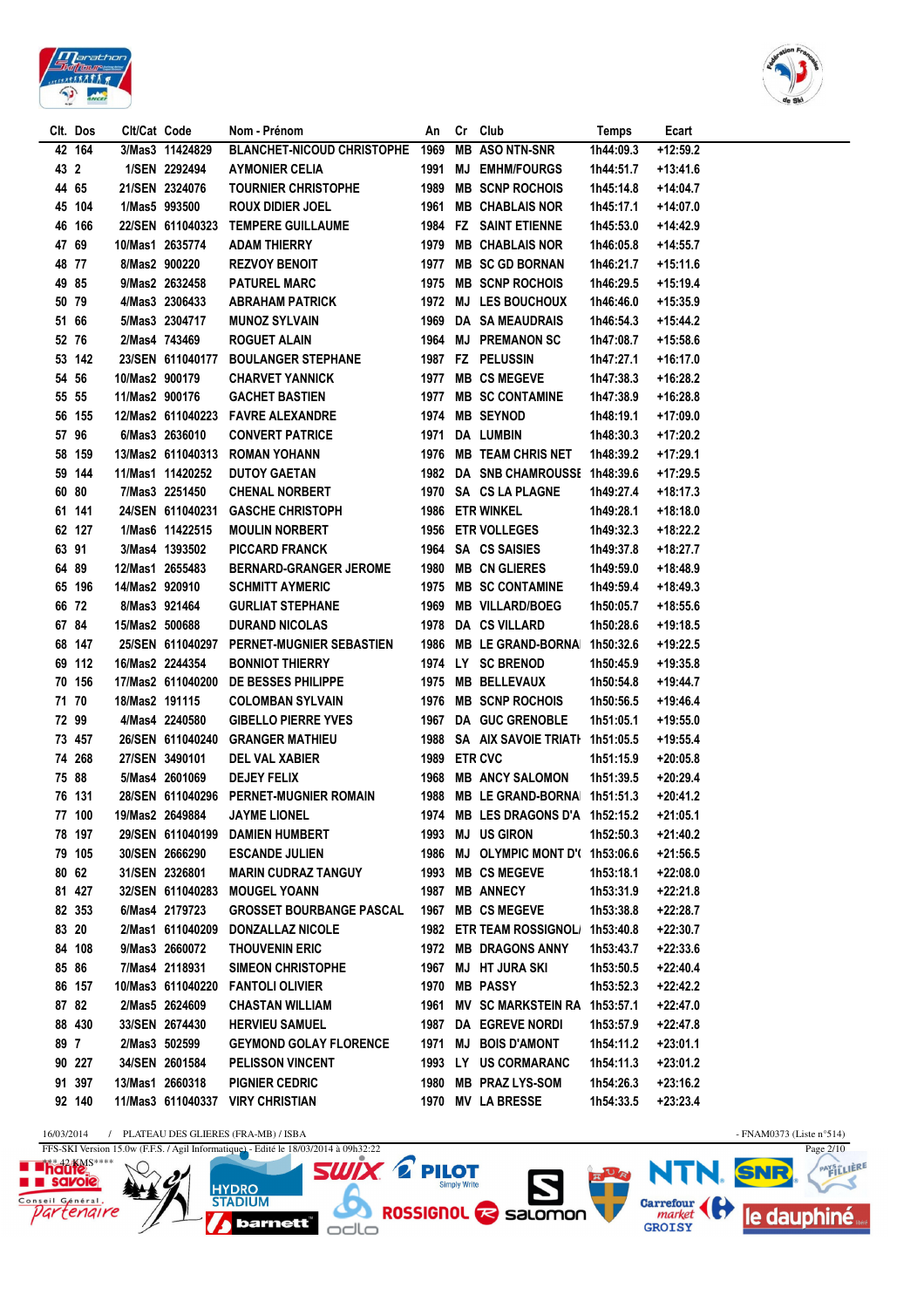



PAYSTLIERE

Ӡ

|         | Clt. Dos | Cit/Cat Code |                   | Nom - Prénom                              | An          | Cr Club                             | Temps     | Ecart      |
|---------|----------|--------------|-------------------|-------------------------------------------|-------------|-------------------------------------|-----------|------------|
|         | 93 17    |              | 2/SEN 611040187   | <b>CAMINADA CHIARA</b>                    |             | 1985 ETR CERESOLE REALE 1h54:38.4   |           | $+23:28.3$ |
|         | 94 152   |              | 12/Mas3 611040186 | <b>CALDWELL LINDSAY</b>                   |             | 1971 ETR ANGLETERRE                 | 1h55:17.6 | $+24:07.5$ |
|         | 95 439   |              | 14/Mas1 11471833  | <b>DUC SEBASTIEN</b>                      | 1979 IF     | <b>ROMERY</b>                       | 1h55:38.3 | +24:28.2   |
|         | 96 78    |              | 15/Mas1 2636821   | <b>DENAT FRANÇOIS</b>                     | 1982 IF     | <b>CSCP</b>                         | 1h55:42.1 | $+24:32.0$ |
| 97 4    |          |              | 3/SEN 2199671     | <b>VANNSON CLAIRE</b>                     |             | 1986 MV HMSN                        | 1h55:45.1 | $+24:35.0$ |
|         | 98 179   |              | 20/Mas2 611040217 | <b>ETELLIN RICHARD</b>                    |             | 1975 MB CHAMONIX                    | 1h56:00.9 | $+24:50.8$ |
|         | 99 150   |              | 13/Mas3 611040284 | <b>MULLER CEDRIC</b>                      |             | 1972 MB ARGONAY                     | 1h56:08.0 | $+24:57.9$ |
|         | 100 154  |              | 14/Mas3 11419831  | <b>MARMOEX JEAN-PAUL</b>                  |             | 1972 MB CHABLAIS NORDIC 1h56:12.8   |           | +25:02.7   |
| 101 73  |          |              | 16/Mas1 2668287   | <b>MORAND BORIS</b>                       |             | 1981 MB SC CERN                     | 1h56:24.8 | $+25:14.7$ |
|         | 102 246  |              | 17/Mas1 11421010  | <b>BAUDET ALAIN</b>                       |             | 1981 MB HYDROSTADIUM                | 1h56:27.1 | $+25:17.0$ |
|         | 103 101  |              | 15/Mas3 2338767   | <b>BONDIER NICOLAS</b>                    |             | 1971 MB SC ANNEMASSE                | 1h56:30.8 | +25:20.7   |
|         | 104 126  |              | 16/Mas3 2671461   | <b>FERAUD CHRISTOPHE</b>                  |             | 1972 MB SCN PAYS ROCHOI 1h56:42.6   |           | $+25:32.5$ |
|         | 105 153  |              |                   | 17/Mas3 611040179 BOURQUENOUD PIERRE      |             | 1969 ETR TEAM ROSSIGNOL 1h56:45.6   |           | $+25:35.5$ |
|         | 106 123  |              |                   | 21/Mas2 611040167 BERNARD-GRANGER FABRICE |             | 1977 DA SKI NORDIQUE CH/ 1h56:50.6  |           | $+25:40.5$ |
| 107 81  |          |              | 18/Mas1 2655863   | <b>DUPRE BENOIT</b>                       |             | 1979 AU SCP MEZENC                  | 1h56:53.7 | $+25:43.6$ |
|         | 108 138  | 8/Mas4 0     |                   | <b>CHAMBET PATRICK</b>                    |             | 1964 MB ASPTT                       | 1h57:16.5 | $+26:06.4$ |
| 109 93  |          |              | 1/Mas7 990138     | <b>MICHET CLAUDE</b>                      |             | 1952 MB DRAGONS ANNY                | 1h57:21.7 | $+26:11.6$ |
| 110 94  |          |              | 3/Mas5 1292070    | <b>SIMEON ERICK</b>                       |             | 1961 SA JACOB-BELLECOM 1h57:24.9    |           | $+26:14.8$ |
|         | 111 136  |              | 9/Mas4 11419078   | <b>BARRAL VINCENT</b>                     |             | 1967 MB DRAGONS ANNEC1 1h57:30.9    |           | +26:20.8   |
| 112 151 |          |              |                   | 4/Mas5 611040317 SAUBERLI ERIC            |             | 1962 JU SC JURA GESSIEN 1h57:36.1   |           | $+26:26.0$ |
| 113 6   |          |              | 3/Mas1 2287296    | <b>FINANCE CAROLINE</b>                   |             | 1979 MV SC OBERHASLA                | 1h57:58.8 | $+26:48.7$ |
|         | 114 464  |              | 5/Mas5 544436     | <b>DUCASTEL NICOLAS</b>                   |             | 1962 DA SN CHARTROUS                | 1h58:14.4 | $+27:04.3$ |
|         | 115 125  |              | 10/Mas4 611040173 | <b>BOLLET JEROME</b>                      |             | 1966 SA LA FECLAZ                   | 1h58:24.5 | $+27:14.4$ |
|         | 116 130  |              | 19/Mas1 611040306 | <b>PRATO BENOIT</b>                       |             | 1980 MB EPAGNY                      | 1h58:24.9 | $+27:14.8$ |
|         | 117 135  |              | 6/Mas5 611040340  | <b>VUILLEMIN ALAIN</b>                    |             | 1962 CH AS ROMANDIE                 | 1h58:33.0 | +27:22.9   |
|         | 118 149  |              | 22/Mas2 611040338 | <b>VITRAT FRANÇOIS</b>                    |             | 1977 MB HERY SUR ALBY               | 1h58:36.0 | +27:25.9   |
|         | 119 386  |              | 18/Mas3 2285464   | <b>CADI ANTOINE</b>                       |             | 1973 SA CS LA FECLAZ                | 1h58:38.1 | $+27:28.0$ |
|         | 120 118  |              | 19/Mas3 2672183   | <b>POIROT STEPHANE</b>                    |             | 1969 DA GRENOBLE                    | 1h58:38.8 | +27:28.7   |
|         | 121 281  |              | 11/Mas4 2252265   | <b>BOUVIER EVARISTE</b>                   |             | 1968 SA BOURGET DU LAC              | 1h58:53.6 | $+27:43.5$ |
|         | 122 115  |              | 23/Mas2 2235091   | <b>ROLLAND ERIC</b>                       |             | 1977 DA EGREVE NORDI                | 1h59:17.4 | $+28:07.3$ |
| 123 90  |          |              | 7/Mas5 390043     | <b>GOUDARD OLIVIER</b>                    |             | 1961 MB CHABLAIS NOR                | 1h59:46.5 | $+28:36.4$ |
|         | 124 106  |              | 2/Mas6 990115     | <b>DUCHENE BERNARD</b>                    |             | 1956 MB DRAGONS ANNY                | 1h59:55.3 | +28:45.2   |
|         | 125 114  |              | 8/Mas5 2309722    | <b>CHEVALLIER NICOLAS</b>                 |             | 1962 MB SC CONTAMINE                | 1h59:57.5 | $+28:47.4$ |
|         | 126 194  |              | 24/Mas2 611040252 | <b>JENATTON MATTHIEU</b>                  |             | 1978 MB TEAM K-LU                   | 2h00:22.9 | +29:12.8   |
| 127 95  |          |              | 20/Mas3 2315253   | <b>RAT PATRON LAURENT</b>                 |             | 1970 SA CS LA FECLAZ                | 2h00:25.4 | $+29:15.3$ |
| 128 75  |          |              | 21/Mas3 995606    | <b>MONTFORT LAURENT</b>                   |             | 1972 MB VILLARD/BOEG                | 2h00:26.2 | $+29:16.1$ |
| 12983   |          |              | 2/Mas7 1493923    | <b>PEQUIGNOT RAYMOND</b>                  |             | 1950 MV SC GUEBWILLE                | 2h00:27.5 | +29:17.4   |
|         | 130 445  |              | 25/Mas2 11426930  | <b>DURAFFOURG MICKAEL</b>                 |             | 1978 MJ HAUT JURA SKI               | 2h00:36.8 | +29:26.7   |
|         | 131 103  |              | 35/SEN 2616517    | <b>FELIZAT SIMON</b>                      |             | 1992 MB SKI CLUB BELLEV/ 2h00:59.1  |           | +29:49.0   |
|         | 132 231  |              |                   | 36/SEN 611040221 FARIN GUILLAUME          |             | 1986 MB GAILLARD                    | 2h01:02.7 | $+29:52.6$ |
|         | 133 218  |              |                   | 26/Mas2 611040206 DESALMAND CHRISTOPHE    |             | 1978 MB CORNIER                     | 2h01:08.3 | +29:58.2   |
|         | 134 302  |              |                   | 22/Mas3 611040211 DREVON NICOLAS          |             | 1973 MB VILLAZ                      | 2h01:24.4 | $+30:14.3$ |
|         | 135 432  |              | 20/Mas1 11432637  | <b>GARDETTE JULIEN</b>                    |             | 1981 MJ S.C. DU JURA GES! 2h01:26.2 |           | $+30:16.1$ |
|         | 136 129  |              | 12/Mas4 611040175 | <b>BORCARD CHRISTOPHE</b>                 |             | 1968 MB SEYNOD                      | 2h01:41.1 | $+30:31.0$ |
| 137 63  |          |              | 21/Mas1 2162035   | <b>DESROUSSEAUX PIERRE</b>                |             | 1983 MB DRAGONS ANNY                | 2h02:19.9 | $+31:09.8$ |
|         | 138 185  |              | 37/SEN 2668600    | <b>ELKAIM THOMAS</b>                      |             | 1987 DA ASCE THALES                 | 2h02:30.7 | $+31:20.6$ |
| 139 87  |          |              | 13/Mas4 2645036   | <b>DECHAMBOUX JACQUES</b>                 | 1966 MB CNG |                                     | 2h02:46.3 | $+31:36.2$ |
| 140 8   |          |              | 4/SEN 2640774     | <b>BURETTE MARGOT</b>                     |             | 1989 SA CS LA FECLAZ TEA 2h02:47.5  |           | $+31:37.4$ |
|         | 141 143  |              | 27/Mas2 611040192 | <b>CHARLOT DAMIEN</b>                     |             | 1975 MB THORENS GLIERES 2h02:48.3   |           | +31:38.2   |
|         | 142 110  |              | 3/Mas7 1493794    | <b>SERET DANIEL</b>                       |             | 1952 MV SKI CLUB LURON              | 2h02:54.8 | $+31:44.7$ |
|         | 143 303  |              | 9/Mas5 11419445   | <b>EKSZTEROWICZ THIERRY</b>               |             | 1962 MB DRAGONS ANNEC\ 2h03:01.7    |           | $+31:51.6$ |
|         |          |              |                   |                                           |             |                                     |           |            |

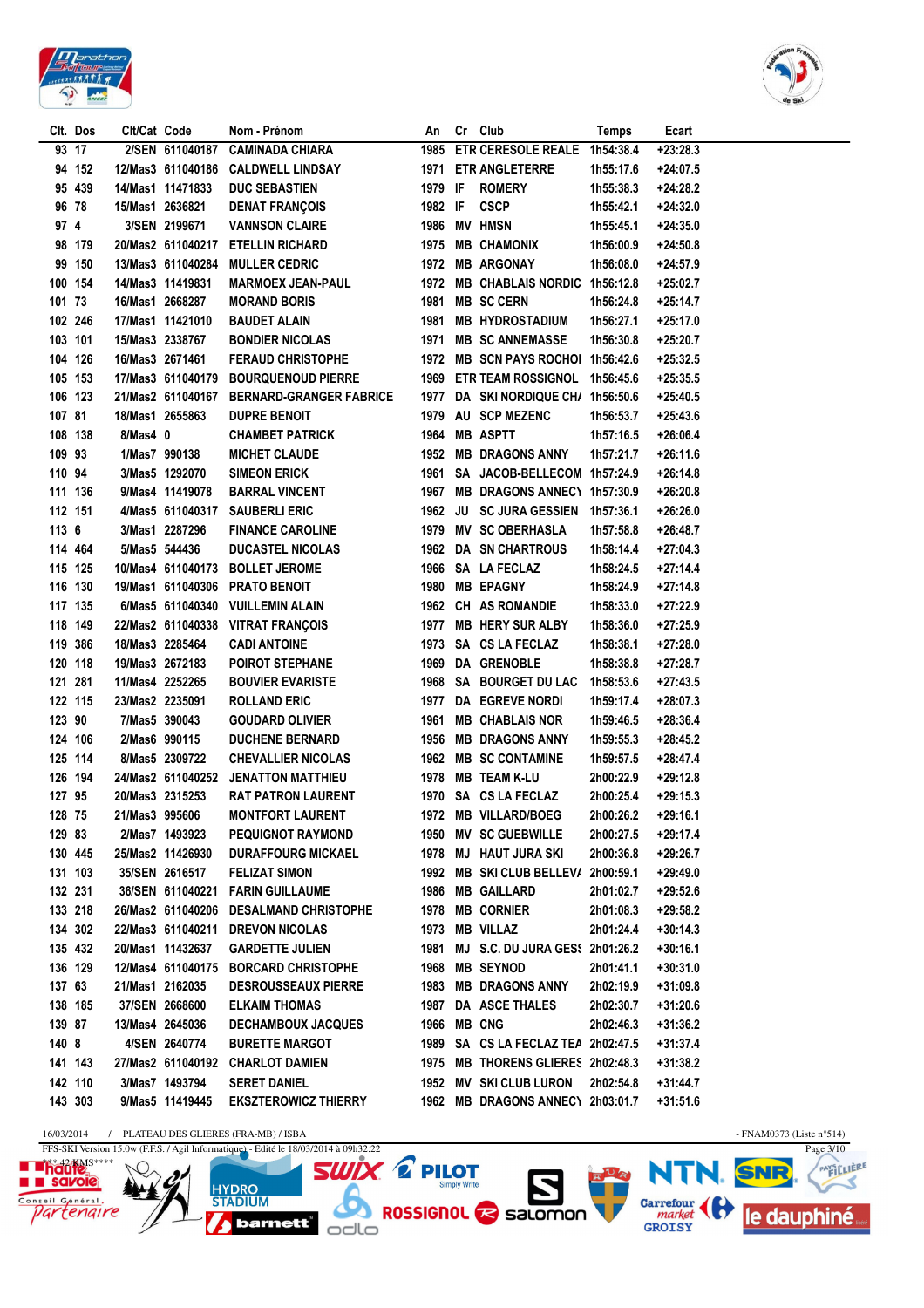



Ӡ

| <b>KERAUTRET ROBERT</b><br>IF<br><b>USMT</b><br>2h03:03.3<br>144 436<br>3/Mas6 1093390<br>1958<br>$+31:53.2$<br>1959 MB PAYS ROCHOIS<br>145 219<br>10/Mas5 11424791<br><b>CALORI PIERRE</b><br>2h03:06.2<br>$+31:56.1$<br>1975 DA CS VILLARD<br>146 109<br>28/Mas2 2666199<br><b>FALZI PIERRE</b><br>$+31:59.1$<br>2h03:09.2<br>147 92<br>4/Mas7 2176275<br><b>PEPKE PEP</b><br>1952 MJ HT JURA SKI<br>2h03:09.7<br>$+31:59.6$<br>1961 SA USCC<br>148 116<br>11/Mas5 2645178<br><b>VIRET PHILIPPE</b><br>2h03:14.9<br>$+32:04.8$<br>149 162<br>29/Mas2 611040254<br><b>JUAREZ FABIEN</b><br>1975 MB AMANCY<br>2h03:24.6<br>$+32:14.5$<br><b>PONCET THIERRY</b><br>1961 MJ SC BELLEGARDE<br>150 377<br>12/Mas5 11422132<br>2h03:38.9<br>$+32:28.8$<br>151 214<br>13/Mas5 2674690<br><b>RIGONI PATRICK</b><br>1960 SA ES BESSANS<br>2h03:45.3<br>+32:35.2<br>1965 IDF ST CLOUD<br>152 426<br>14/Mas4 611040180<br><b>BRIAND JEAN FRANCOIS</b><br>2h03:47.5<br>+32:37.4<br>153 344<br>5/Mas7 1491085<br><b>MOUGEL NORBERT</b><br>1953 MV LA BRESSAUDE<br>2h03:52.5<br>+32:42.4<br>154 276<br>30/Mas2 611040289<br><b>NOVEL FABRICE</b><br>1976 MB SAINT PIERRE EN F 2h03:53.3<br>+32:43.2<br>1967 MB LE SAPPEY<br>155 148<br>15/Mas4 611040194 CHYPRE VINCENT<br>2h04:21.8<br>$+33:11.7$<br>1969 MB CERNEX<br>156 332<br>23/Mas3 611040244 HAVART FREDERIC<br>2h04:53.0<br>$+33:42.9$<br>157 133<br>14/Mas5 11436551<br><b>MUNIER PHILIPPE</b><br>1961 MB HABERE-POCHE<br>2h05:04.6<br>$+33:54.5$<br>1967 MB S.C. SAINT-JULIEN 2h05:55.3<br>158 339<br>16/Mas4 0<br><b>DUMONTEIL ERIC</b><br>+34:45.2<br>159 119<br>17/Mas4 2639765<br><b>VARAINE RICHARD</b><br>1967 MB LES DRAGONS D'A 2h06:03.2<br>$+34:53.1$<br>160 195<br>3/Mas3 611040213 DUPONT-FILLIARD AGNES<br>1972 DA LES ADRETS<br>2h06:12.6<br>$+35:02.5$<br>161 389<br>6/Mas7 2218684<br><b>GAUDRY YANN-GAEL</b><br>1953 SA ES BESSANS<br>2h07:15.6<br>$+36:05.5$<br>162 21<br>4/Mas3 611040162 BARON MARJORIE<br>1973 MB POISY<br>2h07:36.7<br>$+36:26.6$<br>163 128<br>22/Mas1 611040263 LE DIOURON CEDRIC<br>1980 MB ANNECY<br>2h07:38.6<br>+36:28.5<br>164 201<br>24/Mas3 11471323<br><b>BOUVERET FABRICE</b><br>1973 MJ SKI CLUB MONT N(2h07:40.6<br>$+36:30.5$<br>165 182<br>18/Mas4 2211741<br><b>POUZADOUX PIERRE</b><br>1966 MB REVARD<br>$+36:41.1$<br>2h07:51.2<br>166 9<br>5/SEN 2620232<br><b>BEGHEIN MARINE</b><br>1992 MB SC CONTAMINE<br>2h07:52.9<br>$+36:42.8$<br>167 12<br>5/Mas3 1343064<br><b>KUNTZINGER BEATRICE</b><br>1969 SA CN REVARD<br>2h07:59.4<br>$+36:49.3$<br>168 261<br>23/Mas1 611040176 BOUILLARD GAETAN<br>1982 DA GRENOBLE<br>$+36:52.1$<br>2h08:02.2<br>1973 MB LA ROCHE SUR FO 2h08:08.3<br>169 244<br>25/Mas3 11424805<br><b>MAZURE CYRILLE</b><br>+36:58.2<br>1960 MB FFME<br>170 264<br>15/Mas5 611040280<br><b>MOLLARET BRUNO</b><br>2h08:11.6<br>$+37:01.5$<br>171 146<br>1963 AP PRES NOVELLES P 2h08:12.4<br>16/Mas5 11439107<br><b>VEDOVATI SERGE</b><br>+37:02.3<br>172 132<br>7/Mas7 11423754<br><b>RENAUD PATTRICK</b><br>1953 MJ SKI CLUB BELLEG/ 2h08:19.4<br>+37:09.3<br>1979 AU MALREVERS<br>173 267<br>24/Mas1 611040160<br><b>BACHELLERIE JULIEN</b><br>2h08:25.2<br>$+37:15.1$<br>174 387<br>6/SEN 611040198<br><b>COUDRAY ISABELLE</b><br>1989 MB SALLANCHES<br>2h08:26.3<br>+37:16.2<br>1957 DA MAUVES<br>175 442<br>4/Mas6 611040166 BERNARD CLAUDE<br>2h08:28.7<br>+37:18.6<br>176 145<br>19/Mas4 11420056<br>1967 BO SKI CLUB ALPIN CI 2h08:32.7<br><b>BRIFFOD THIERRY</b><br>+37:22.6<br>177 239<br>26/Mas3 611040241<br><b>GRENARD OLIVIER</b><br>1970 MB EVIRES<br>2h08:36.7<br>+37:26.6<br>178 462<br>27/Mas3 1093364<br><b>BORDAS PHILIPPE</b><br>1969 IF USMT<br>2h08:37.6<br>$+37:27.5$<br>179 229<br>38/SEN 611040210 DOUTAN BAPTISTE<br>1984 MB SC BELLEVAUX<br>2h08:39.7<br>$+37:29.6$<br><b>ABRY JEAN FRANCOIS</b><br>1959 MB DRAGONS ANNY<br>180 113<br>17/Mas5 2644418<br>2h08:51.7<br>+37:41.6<br>181 163<br><b>VERNAY RENE</b><br>1946 MB SNR ANNECY<br>2h09:01.3<br>1/Mas8 11423900<br>+37:51.2<br>PERRIER PHILIPPE<br>1968 SA BAUGES SKI NORD 2h09:21.2<br>182 275<br>20/Mas4 11435351<br>+38:11.1<br>183 11<br>1/Mas2 2655778<br><b>DREVON MAILYS</b><br>1976 MB DRAGONS ANNY<br>2h09:26.1<br>+38:16.0<br>184 120<br>5/Mas6 2627434<br><b>MONNET HERVE</b><br>1958 MB ASO NTN-SNR<br>2h09:40.5<br>+38:30.4<br>185 349<br>6/Mas6 1459237<br>ZIMMERMANN THIERRY<br>1957 DA ZIMMERMANN<br>2h09:44.5<br>+38:34.4<br>186 455<br><b>BOULZAT BERNARD</b><br>1958 DA US SAINT EGREVE 2h09:47.1<br>7/Mas6 11423188<br>$+38:37.0$<br>21/Mas4 2651500<br>HUDRY CLERGEON RACHEL<br>1965 MB LE GRAND BORNA 2h09:49.6<br>187 284<br>$+38:39.5$<br>188 417<br>22/Mas4 2644691<br><b>PUTZHAMMER WOLFGANG</b><br>1967 MB DRAGONS D'ANNE 2h09:52.8<br>+38:42.7<br>189 124<br>1976 MB CUSY<br>31/Mas2 611040157 AMIOT CEDRIC<br>2h10:38.5<br>+39:28.4<br>190 10<br>7/SEN 2646209<br>1989 MB SC GD BORNAN<br><b>DUNOYER MYLENE</b><br>2h10:54.8<br>+39:44.7<br>191 448<br>1959 MB MJC RODEZ<br>18/Mas5 611040311 RIGAL DIDIER<br>2h11:01.6<br>+39:51.5<br>192 401<br>28/Mas3 611040193 CHRISTIN GILLES<br>1972 DA SAINT PANCRASSE 2h11:05.1<br>$+39:55.0$<br>193 18<br>4/Mas1 611040275 MESSENGER KAREN<br>1979 ETR ROCKY MOUNTAIN 2h11:13.0<br>+40:02.9<br>194 240<br>25/Mas1 611040171 BLAIZAC BENOIT<br>1982 DA ROMANS SUR ISER 2h11:39.2<br>+40:29.1 | Clt. Dos | Clt/Cat Code | Nom - Prénom | An | Cr Club | <b>Temps</b> | Ecart |
|---------------------------------------------------------------------------------------------------------------------------------------------------------------------------------------------------------------------------------------------------------------------------------------------------------------------------------------------------------------------------------------------------------------------------------------------------------------------------------------------------------------------------------------------------------------------------------------------------------------------------------------------------------------------------------------------------------------------------------------------------------------------------------------------------------------------------------------------------------------------------------------------------------------------------------------------------------------------------------------------------------------------------------------------------------------------------------------------------------------------------------------------------------------------------------------------------------------------------------------------------------------------------------------------------------------------------------------------------------------------------------------------------------------------------------------------------------------------------------------------------------------------------------------------------------------------------------------------------------------------------------------------------------------------------------------------------------------------------------------------------------------------------------------------------------------------------------------------------------------------------------------------------------------------------------------------------------------------------------------------------------------------------------------------------------------------------------------------------------------------------------------------------------------------------------------------------------------------------------------------------------------------------------------------------------------------------------------------------------------------------------------------------------------------------------------------------------------------------------------------------------------------------------------------------------------------------------------------------------------------------------------------------------------------------------------------------------------------------------------------------------------------------------------------------------------------------------------------------------------------------------------------------------------------------------------------------------------------------------------------------------------------------------------------------------------------------------------------------------------------------------------------------------------------------------------------------------------------------------------------------------------------------------------------------------------------------------------------------------------------------------------------------------------------------------------------------------------------------------------------------------------------------------------------------------------------------------------------------------------------------------------------------------------------------------------------------------------------------------------------------------------------------------------------------------------------------------------------------------------------------------------------------------------------------------------------------------------------------------------------------------------------------------------------------------------------------------------------------------------------------------------------------------------------------------------------------------------------------------------------------------------------------------------------------------------------------------------------------------------------------------------------------------------------------------------------------------------------------------------------------------------------------------------------------------------------------------------------------------------------------------------------------------------------------------------------------------------------------------------------------------------------------------------------------------------------------------------------------------------------------------------------------------------------------------------------------------------------------------------------------------------------------------------------------------------------------------------------------------------------------------------------------------------------------------------------------------------------------------------------------------------------------------------------------------------------------------------------------------------------------------|----------|--------------|--------------|----|---------|--------------|-------|
|                                                                                                                                                                                                                                                                                                                                                                                                                                                                                                                                                                                                                                                                                                                                                                                                                                                                                                                                                                                                                                                                                                                                                                                                                                                                                                                                                                                                                                                                                                                                                                                                                                                                                                                                                                                                                                                                                                                                                                                                                                                                                                                                                                                                                                                                                                                                                                                                                                                                                                                                                                                                                                                                                                                                                                                                                                                                                                                                                                                                                                                                                                                                                                                                                                                                                                                                                                                                                                                                                                                                                                                                                                                                                                                                                                                                                                                                                                                                                                                                                                                                                                                                                                                                                                                                                                                                                                                                                                                                                                                                                                                                                                                                                                                                                                                                                                                                                                                                                                                                                                                                                                                                                                                                                                                                                                                                                                                 |          |              |              |    |         |              |       |
|                                                                                                                                                                                                                                                                                                                                                                                                                                                                                                                                                                                                                                                                                                                                                                                                                                                                                                                                                                                                                                                                                                                                                                                                                                                                                                                                                                                                                                                                                                                                                                                                                                                                                                                                                                                                                                                                                                                                                                                                                                                                                                                                                                                                                                                                                                                                                                                                                                                                                                                                                                                                                                                                                                                                                                                                                                                                                                                                                                                                                                                                                                                                                                                                                                                                                                                                                                                                                                                                                                                                                                                                                                                                                                                                                                                                                                                                                                                                                                                                                                                                                                                                                                                                                                                                                                                                                                                                                                                                                                                                                                                                                                                                                                                                                                                                                                                                                                                                                                                                                                                                                                                                                                                                                                                                                                                                                                                 |          |              |              |    |         |              |       |
|                                                                                                                                                                                                                                                                                                                                                                                                                                                                                                                                                                                                                                                                                                                                                                                                                                                                                                                                                                                                                                                                                                                                                                                                                                                                                                                                                                                                                                                                                                                                                                                                                                                                                                                                                                                                                                                                                                                                                                                                                                                                                                                                                                                                                                                                                                                                                                                                                                                                                                                                                                                                                                                                                                                                                                                                                                                                                                                                                                                                                                                                                                                                                                                                                                                                                                                                                                                                                                                                                                                                                                                                                                                                                                                                                                                                                                                                                                                                                                                                                                                                                                                                                                                                                                                                                                                                                                                                                                                                                                                                                                                                                                                                                                                                                                                                                                                                                                                                                                                                                                                                                                                                                                                                                                                                                                                                                                                 |          |              |              |    |         |              |       |
|                                                                                                                                                                                                                                                                                                                                                                                                                                                                                                                                                                                                                                                                                                                                                                                                                                                                                                                                                                                                                                                                                                                                                                                                                                                                                                                                                                                                                                                                                                                                                                                                                                                                                                                                                                                                                                                                                                                                                                                                                                                                                                                                                                                                                                                                                                                                                                                                                                                                                                                                                                                                                                                                                                                                                                                                                                                                                                                                                                                                                                                                                                                                                                                                                                                                                                                                                                                                                                                                                                                                                                                                                                                                                                                                                                                                                                                                                                                                                                                                                                                                                                                                                                                                                                                                                                                                                                                                                                                                                                                                                                                                                                                                                                                                                                                                                                                                                                                                                                                                                                                                                                                                                                                                                                                                                                                                                                                 |          |              |              |    |         |              |       |
|                                                                                                                                                                                                                                                                                                                                                                                                                                                                                                                                                                                                                                                                                                                                                                                                                                                                                                                                                                                                                                                                                                                                                                                                                                                                                                                                                                                                                                                                                                                                                                                                                                                                                                                                                                                                                                                                                                                                                                                                                                                                                                                                                                                                                                                                                                                                                                                                                                                                                                                                                                                                                                                                                                                                                                                                                                                                                                                                                                                                                                                                                                                                                                                                                                                                                                                                                                                                                                                                                                                                                                                                                                                                                                                                                                                                                                                                                                                                                                                                                                                                                                                                                                                                                                                                                                                                                                                                                                                                                                                                                                                                                                                                                                                                                                                                                                                                                                                                                                                                                                                                                                                                                                                                                                                                                                                                                                                 |          |              |              |    |         |              |       |
|                                                                                                                                                                                                                                                                                                                                                                                                                                                                                                                                                                                                                                                                                                                                                                                                                                                                                                                                                                                                                                                                                                                                                                                                                                                                                                                                                                                                                                                                                                                                                                                                                                                                                                                                                                                                                                                                                                                                                                                                                                                                                                                                                                                                                                                                                                                                                                                                                                                                                                                                                                                                                                                                                                                                                                                                                                                                                                                                                                                                                                                                                                                                                                                                                                                                                                                                                                                                                                                                                                                                                                                                                                                                                                                                                                                                                                                                                                                                                                                                                                                                                                                                                                                                                                                                                                                                                                                                                                                                                                                                                                                                                                                                                                                                                                                                                                                                                                                                                                                                                                                                                                                                                                                                                                                                                                                                                                                 |          |              |              |    |         |              |       |
|                                                                                                                                                                                                                                                                                                                                                                                                                                                                                                                                                                                                                                                                                                                                                                                                                                                                                                                                                                                                                                                                                                                                                                                                                                                                                                                                                                                                                                                                                                                                                                                                                                                                                                                                                                                                                                                                                                                                                                                                                                                                                                                                                                                                                                                                                                                                                                                                                                                                                                                                                                                                                                                                                                                                                                                                                                                                                                                                                                                                                                                                                                                                                                                                                                                                                                                                                                                                                                                                                                                                                                                                                                                                                                                                                                                                                                                                                                                                                                                                                                                                                                                                                                                                                                                                                                                                                                                                                                                                                                                                                                                                                                                                                                                                                                                                                                                                                                                                                                                                                                                                                                                                                                                                                                                                                                                                                                                 |          |              |              |    |         |              |       |
|                                                                                                                                                                                                                                                                                                                                                                                                                                                                                                                                                                                                                                                                                                                                                                                                                                                                                                                                                                                                                                                                                                                                                                                                                                                                                                                                                                                                                                                                                                                                                                                                                                                                                                                                                                                                                                                                                                                                                                                                                                                                                                                                                                                                                                                                                                                                                                                                                                                                                                                                                                                                                                                                                                                                                                                                                                                                                                                                                                                                                                                                                                                                                                                                                                                                                                                                                                                                                                                                                                                                                                                                                                                                                                                                                                                                                                                                                                                                                                                                                                                                                                                                                                                                                                                                                                                                                                                                                                                                                                                                                                                                                                                                                                                                                                                                                                                                                                                                                                                                                                                                                                                                                                                                                                                                                                                                                                                 |          |              |              |    |         |              |       |
|                                                                                                                                                                                                                                                                                                                                                                                                                                                                                                                                                                                                                                                                                                                                                                                                                                                                                                                                                                                                                                                                                                                                                                                                                                                                                                                                                                                                                                                                                                                                                                                                                                                                                                                                                                                                                                                                                                                                                                                                                                                                                                                                                                                                                                                                                                                                                                                                                                                                                                                                                                                                                                                                                                                                                                                                                                                                                                                                                                                                                                                                                                                                                                                                                                                                                                                                                                                                                                                                                                                                                                                                                                                                                                                                                                                                                                                                                                                                                                                                                                                                                                                                                                                                                                                                                                                                                                                                                                                                                                                                                                                                                                                                                                                                                                                                                                                                                                                                                                                                                                                                                                                                                                                                                                                                                                                                                                                 |          |              |              |    |         |              |       |
|                                                                                                                                                                                                                                                                                                                                                                                                                                                                                                                                                                                                                                                                                                                                                                                                                                                                                                                                                                                                                                                                                                                                                                                                                                                                                                                                                                                                                                                                                                                                                                                                                                                                                                                                                                                                                                                                                                                                                                                                                                                                                                                                                                                                                                                                                                                                                                                                                                                                                                                                                                                                                                                                                                                                                                                                                                                                                                                                                                                                                                                                                                                                                                                                                                                                                                                                                                                                                                                                                                                                                                                                                                                                                                                                                                                                                                                                                                                                                                                                                                                                                                                                                                                                                                                                                                                                                                                                                                                                                                                                                                                                                                                                                                                                                                                                                                                                                                                                                                                                                                                                                                                                                                                                                                                                                                                                                                                 |          |              |              |    |         |              |       |
|                                                                                                                                                                                                                                                                                                                                                                                                                                                                                                                                                                                                                                                                                                                                                                                                                                                                                                                                                                                                                                                                                                                                                                                                                                                                                                                                                                                                                                                                                                                                                                                                                                                                                                                                                                                                                                                                                                                                                                                                                                                                                                                                                                                                                                                                                                                                                                                                                                                                                                                                                                                                                                                                                                                                                                                                                                                                                                                                                                                                                                                                                                                                                                                                                                                                                                                                                                                                                                                                                                                                                                                                                                                                                                                                                                                                                                                                                                                                                                                                                                                                                                                                                                                                                                                                                                                                                                                                                                                                                                                                                                                                                                                                                                                                                                                                                                                                                                                                                                                                                                                                                                                                                                                                                                                                                                                                                                                 |          |              |              |    |         |              |       |
|                                                                                                                                                                                                                                                                                                                                                                                                                                                                                                                                                                                                                                                                                                                                                                                                                                                                                                                                                                                                                                                                                                                                                                                                                                                                                                                                                                                                                                                                                                                                                                                                                                                                                                                                                                                                                                                                                                                                                                                                                                                                                                                                                                                                                                                                                                                                                                                                                                                                                                                                                                                                                                                                                                                                                                                                                                                                                                                                                                                                                                                                                                                                                                                                                                                                                                                                                                                                                                                                                                                                                                                                                                                                                                                                                                                                                                                                                                                                                                                                                                                                                                                                                                                                                                                                                                                                                                                                                                                                                                                                                                                                                                                                                                                                                                                                                                                                                                                                                                                                                                                                                                                                                                                                                                                                                                                                                                                 |          |              |              |    |         |              |       |
|                                                                                                                                                                                                                                                                                                                                                                                                                                                                                                                                                                                                                                                                                                                                                                                                                                                                                                                                                                                                                                                                                                                                                                                                                                                                                                                                                                                                                                                                                                                                                                                                                                                                                                                                                                                                                                                                                                                                                                                                                                                                                                                                                                                                                                                                                                                                                                                                                                                                                                                                                                                                                                                                                                                                                                                                                                                                                                                                                                                                                                                                                                                                                                                                                                                                                                                                                                                                                                                                                                                                                                                                                                                                                                                                                                                                                                                                                                                                                                                                                                                                                                                                                                                                                                                                                                                                                                                                                                                                                                                                                                                                                                                                                                                                                                                                                                                                                                                                                                                                                                                                                                                                                                                                                                                                                                                                                                                 |          |              |              |    |         |              |       |
|                                                                                                                                                                                                                                                                                                                                                                                                                                                                                                                                                                                                                                                                                                                                                                                                                                                                                                                                                                                                                                                                                                                                                                                                                                                                                                                                                                                                                                                                                                                                                                                                                                                                                                                                                                                                                                                                                                                                                                                                                                                                                                                                                                                                                                                                                                                                                                                                                                                                                                                                                                                                                                                                                                                                                                                                                                                                                                                                                                                                                                                                                                                                                                                                                                                                                                                                                                                                                                                                                                                                                                                                                                                                                                                                                                                                                                                                                                                                                                                                                                                                                                                                                                                                                                                                                                                                                                                                                                                                                                                                                                                                                                                                                                                                                                                                                                                                                                                                                                                                                                                                                                                                                                                                                                                                                                                                                                                 |          |              |              |    |         |              |       |
|                                                                                                                                                                                                                                                                                                                                                                                                                                                                                                                                                                                                                                                                                                                                                                                                                                                                                                                                                                                                                                                                                                                                                                                                                                                                                                                                                                                                                                                                                                                                                                                                                                                                                                                                                                                                                                                                                                                                                                                                                                                                                                                                                                                                                                                                                                                                                                                                                                                                                                                                                                                                                                                                                                                                                                                                                                                                                                                                                                                                                                                                                                                                                                                                                                                                                                                                                                                                                                                                                                                                                                                                                                                                                                                                                                                                                                                                                                                                                                                                                                                                                                                                                                                                                                                                                                                                                                                                                                                                                                                                                                                                                                                                                                                                                                                                                                                                                                                                                                                                                                                                                                                                                                                                                                                                                                                                                                                 |          |              |              |    |         |              |       |
|                                                                                                                                                                                                                                                                                                                                                                                                                                                                                                                                                                                                                                                                                                                                                                                                                                                                                                                                                                                                                                                                                                                                                                                                                                                                                                                                                                                                                                                                                                                                                                                                                                                                                                                                                                                                                                                                                                                                                                                                                                                                                                                                                                                                                                                                                                                                                                                                                                                                                                                                                                                                                                                                                                                                                                                                                                                                                                                                                                                                                                                                                                                                                                                                                                                                                                                                                                                                                                                                                                                                                                                                                                                                                                                                                                                                                                                                                                                                                                                                                                                                                                                                                                                                                                                                                                                                                                                                                                                                                                                                                                                                                                                                                                                                                                                                                                                                                                                                                                                                                                                                                                                                                                                                                                                                                                                                                                                 |          |              |              |    |         |              |       |
|                                                                                                                                                                                                                                                                                                                                                                                                                                                                                                                                                                                                                                                                                                                                                                                                                                                                                                                                                                                                                                                                                                                                                                                                                                                                                                                                                                                                                                                                                                                                                                                                                                                                                                                                                                                                                                                                                                                                                                                                                                                                                                                                                                                                                                                                                                                                                                                                                                                                                                                                                                                                                                                                                                                                                                                                                                                                                                                                                                                                                                                                                                                                                                                                                                                                                                                                                                                                                                                                                                                                                                                                                                                                                                                                                                                                                                                                                                                                                                                                                                                                                                                                                                                                                                                                                                                                                                                                                                                                                                                                                                                                                                                                                                                                                                                                                                                                                                                                                                                                                                                                                                                                                                                                                                                                                                                                                                                 |          |              |              |    |         |              |       |
|                                                                                                                                                                                                                                                                                                                                                                                                                                                                                                                                                                                                                                                                                                                                                                                                                                                                                                                                                                                                                                                                                                                                                                                                                                                                                                                                                                                                                                                                                                                                                                                                                                                                                                                                                                                                                                                                                                                                                                                                                                                                                                                                                                                                                                                                                                                                                                                                                                                                                                                                                                                                                                                                                                                                                                                                                                                                                                                                                                                                                                                                                                                                                                                                                                                                                                                                                                                                                                                                                                                                                                                                                                                                                                                                                                                                                                                                                                                                                                                                                                                                                                                                                                                                                                                                                                                                                                                                                                                                                                                                                                                                                                                                                                                                                                                                                                                                                                                                                                                                                                                                                                                                                                                                                                                                                                                                                                                 |          |              |              |    |         |              |       |
|                                                                                                                                                                                                                                                                                                                                                                                                                                                                                                                                                                                                                                                                                                                                                                                                                                                                                                                                                                                                                                                                                                                                                                                                                                                                                                                                                                                                                                                                                                                                                                                                                                                                                                                                                                                                                                                                                                                                                                                                                                                                                                                                                                                                                                                                                                                                                                                                                                                                                                                                                                                                                                                                                                                                                                                                                                                                                                                                                                                                                                                                                                                                                                                                                                                                                                                                                                                                                                                                                                                                                                                                                                                                                                                                                                                                                                                                                                                                                                                                                                                                                                                                                                                                                                                                                                                                                                                                                                                                                                                                                                                                                                                                                                                                                                                                                                                                                                                                                                                                                                                                                                                                                                                                                                                                                                                                                                                 |          |              |              |    |         |              |       |
|                                                                                                                                                                                                                                                                                                                                                                                                                                                                                                                                                                                                                                                                                                                                                                                                                                                                                                                                                                                                                                                                                                                                                                                                                                                                                                                                                                                                                                                                                                                                                                                                                                                                                                                                                                                                                                                                                                                                                                                                                                                                                                                                                                                                                                                                                                                                                                                                                                                                                                                                                                                                                                                                                                                                                                                                                                                                                                                                                                                                                                                                                                                                                                                                                                                                                                                                                                                                                                                                                                                                                                                                                                                                                                                                                                                                                                                                                                                                                                                                                                                                                                                                                                                                                                                                                                                                                                                                                                                                                                                                                                                                                                                                                                                                                                                                                                                                                                                                                                                                                                                                                                                                                                                                                                                                                                                                                                                 |          |              |              |    |         |              |       |
|                                                                                                                                                                                                                                                                                                                                                                                                                                                                                                                                                                                                                                                                                                                                                                                                                                                                                                                                                                                                                                                                                                                                                                                                                                                                                                                                                                                                                                                                                                                                                                                                                                                                                                                                                                                                                                                                                                                                                                                                                                                                                                                                                                                                                                                                                                                                                                                                                                                                                                                                                                                                                                                                                                                                                                                                                                                                                                                                                                                                                                                                                                                                                                                                                                                                                                                                                                                                                                                                                                                                                                                                                                                                                                                                                                                                                                                                                                                                                                                                                                                                                                                                                                                                                                                                                                                                                                                                                                                                                                                                                                                                                                                                                                                                                                                                                                                                                                                                                                                                                                                                                                                                                                                                                                                                                                                                                                                 |          |              |              |    |         |              |       |
|                                                                                                                                                                                                                                                                                                                                                                                                                                                                                                                                                                                                                                                                                                                                                                                                                                                                                                                                                                                                                                                                                                                                                                                                                                                                                                                                                                                                                                                                                                                                                                                                                                                                                                                                                                                                                                                                                                                                                                                                                                                                                                                                                                                                                                                                                                                                                                                                                                                                                                                                                                                                                                                                                                                                                                                                                                                                                                                                                                                                                                                                                                                                                                                                                                                                                                                                                                                                                                                                                                                                                                                                                                                                                                                                                                                                                                                                                                                                                                                                                                                                                                                                                                                                                                                                                                                                                                                                                                                                                                                                                                                                                                                                                                                                                                                                                                                                                                                                                                                                                                                                                                                                                                                                                                                                                                                                                                                 |          |              |              |    |         |              |       |
|                                                                                                                                                                                                                                                                                                                                                                                                                                                                                                                                                                                                                                                                                                                                                                                                                                                                                                                                                                                                                                                                                                                                                                                                                                                                                                                                                                                                                                                                                                                                                                                                                                                                                                                                                                                                                                                                                                                                                                                                                                                                                                                                                                                                                                                                                                                                                                                                                                                                                                                                                                                                                                                                                                                                                                                                                                                                                                                                                                                                                                                                                                                                                                                                                                                                                                                                                                                                                                                                                                                                                                                                                                                                                                                                                                                                                                                                                                                                                                                                                                                                                                                                                                                                                                                                                                                                                                                                                                                                                                                                                                                                                                                                                                                                                                                                                                                                                                                                                                                                                                                                                                                                                                                                                                                                                                                                                                                 |          |              |              |    |         |              |       |
|                                                                                                                                                                                                                                                                                                                                                                                                                                                                                                                                                                                                                                                                                                                                                                                                                                                                                                                                                                                                                                                                                                                                                                                                                                                                                                                                                                                                                                                                                                                                                                                                                                                                                                                                                                                                                                                                                                                                                                                                                                                                                                                                                                                                                                                                                                                                                                                                                                                                                                                                                                                                                                                                                                                                                                                                                                                                                                                                                                                                                                                                                                                                                                                                                                                                                                                                                                                                                                                                                                                                                                                                                                                                                                                                                                                                                                                                                                                                                                                                                                                                                                                                                                                                                                                                                                                                                                                                                                                                                                                                                                                                                                                                                                                                                                                                                                                                                                                                                                                                                                                                                                                                                                                                                                                                                                                                                                                 |          |              |              |    |         |              |       |
|                                                                                                                                                                                                                                                                                                                                                                                                                                                                                                                                                                                                                                                                                                                                                                                                                                                                                                                                                                                                                                                                                                                                                                                                                                                                                                                                                                                                                                                                                                                                                                                                                                                                                                                                                                                                                                                                                                                                                                                                                                                                                                                                                                                                                                                                                                                                                                                                                                                                                                                                                                                                                                                                                                                                                                                                                                                                                                                                                                                                                                                                                                                                                                                                                                                                                                                                                                                                                                                                                                                                                                                                                                                                                                                                                                                                                                                                                                                                                                                                                                                                                                                                                                                                                                                                                                                                                                                                                                                                                                                                                                                                                                                                                                                                                                                                                                                                                                                                                                                                                                                                                                                                                                                                                                                                                                                                                                                 |          |              |              |    |         |              |       |
|                                                                                                                                                                                                                                                                                                                                                                                                                                                                                                                                                                                                                                                                                                                                                                                                                                                                                                                                                                                                                                                                                                                                                                                                                                                                                                                                                                                                                                                                                                                                                                                                                                                                                                                                                                                                                                                                                                                                                                                                                                                                                                                                                                                                                                                                                                                                                                                                                                                                                                                                                                                                                                                                                                                                                                                                                                                                                                                                                                                                                                                                                                                                                                                                                                                                                                                                                                                                                                                                                                                                                                                                                                                                                                                                                                                                                                                                                                                                                                                                                                                                                                                                                                                                                                                                                                                                                                                                                                                                                                                                                                                                                                                                                                                                                                                                                                                                                                                                                                                                                                                                                                                                                                                                                                                                                                                                                                                 |          |              |              |    |         |              |       |
|                                                                                                                                                                                                                                                                                                                                                                                                                                                                                                                                                                                                                                                                                                                                                                                                                                                                                                                                                                                                                                                                                                                                                                                                                                                                                                                                                                                                                                                                                                                                                                                                                                                                                                                                                                                                                                                                                                                                                                                                                                                                                                                                                                                                                                                                                                                                                                                                                                                                                                                                                                                                                                                                                                                                                                                                                                                                                                                                                                                                                                                                                                                                                                                                                                                                                                                                                                                                                                                                                                                                                                                                                                                                                                                                                                                                                                                                                                                                                                                                                                                                                                                                                                                                                                                                                                                                                                                                                                                                                                                                                                                                                                                                                                                                                                                                                                                                                                                                                                                                                                                                                                                                                                                                                                                                                                                                                                                 |          |              |              |    |         |              |       |
|                                                                                                                                                                                                                                                                                                                                                                                                                                                                                                                                                                                                                                                                                                                                                                                                                                                                                                                                                                                                                                                                                                                                                                                                                                                                                                                                                                                                                                                                                                                                                                                                                                                                                                                                                                                                                                                                                                                                                                                                                                                                                                                                                                                                                                                                                                                                                                                                                                                                                                                                                                                                                                                                                                                                                                                                                                                                                                                                                                                                                                                                                                                                                                                                                                                                                                                                                                                                                                                                                                                                                                                                                                                                                                                                                                                                                                                                                                                                                                                                                                                                                                                                                                                                                                                                                                                                                                                                                                                                                                                                                                                                                                                                                                                                                                                                                                                                                                                                                                                                                                                                                                                                                                                                                                                                                                                                                                                 |          |              |              |    |         |              |       |
|                                                                                                                                                                                                                                                                                                                                                                                                                                                                                                                                                                                                                                                                                                                                                                                                                                                                                                                                                                                                                                                                                                                                                                                                                                                                                                                                                                                                                                                                                                                                                                                                                                                                                                                                                                                                                                                                                                                                                                                                                                                                                                                                                                                                                                                                                                                                                                                                                                                                                                                                                                                                                                                                                                                                                                                                                                                                                                                                                                                                                                                                                                                                                                                                                                                                                                                                                                                                                                                                                                                                                                                                                                                                                                                                                                                                                                                                                                                                                                                                                                                                                                                                                                                                                                                                                                                                                                                                                                                                                                                                                                                                                                                                                                                                                                                                                                                                                                                                                                                                                                                                                                                                                                                                                                                                                                                                                                                 |          |              |              |    |         |              |       |
|                                                                                                                                                                                                                                                                                                                                                                                                                                                                                                                                                                                                                                                                                                                                                                                                                                                                                                                                                                                                                                                                                                                                                                                                                                                                                                                                                                                                                                                                                                                                                                                                                                                                                                                                                                                                                                                                                                                                                                                                                                                                                                                                                                                                                                                                                                                                                                                                                                                                                                                                                                                                                                                                                                                                                                                                                                                                                                                                                                                                                                                                                                                                                                                                                                                                                                                                                                                                                                                                                                                                                                                                                                                                                                                                                                                                                                                                                                                                                                                                                                                                                                                                                                                                                                                                                                                                                                                                                                                                                                                                                                                                                                                                                                                                                                                                                                                                                                                                                                                                                                                                                                                                                                                                                                                                                                                                                                                 |          |              |              |    |         |              |       |
|                                                                                                                                                                                                                                                                                                                                                                                                                                                                                                                                                                                                                                                                                                                                                                                                                                                                                                                                                                                                                                                                                                                                                                                                                                                                                                                                                                                                                                                                                                                                                                                                                                                                                                                                                                                                                                                                                                                                                                                                                                                                                                                                                                                                                                                                                                                                                                                                                                                                                                                                                                                                                                                                                                                                                                                                                                                                                                                                                                                                                                                                                                                                                                                                                                                                                                                                                                                                                                                                                                                                                                                                                                                                                                                                                                                                                                                                                                                                                                                                                                                                                                                                                                                                                                                                                                                                                                                                                                                                                                                                                                                                                                                                                                                                                                                                                                                                                                                                                                                                                                                                                                                                                                                                                                                                                                                                                                                 |          |              |              |    |         |              |       |
|                                                                                                                                                                                                                                                                                                                                                                                                                                                                                                                                                                                                                                                                                                                                                                                                                                                                                                                                                                                                                                                                                                                                                                                                                                                                                                                                                                                                                                                                                                                                                                                                                                                                                                                                                                                                                                                                                                                                                                                                                                                                                                                                                                                                                                                                                                                                                                                                                                                                                                                                                                                                                                                                                                                                                                                                                                                                                                                                                                                                                                                                                                                                                                                                                                                                                                                                                                                                                                                                                                                                                                                                                                                                                                                                                                                                                                                                                                                                                                                                                                                                                                                                                                                                                                                                                                                                                                                                                                                                                                                                                                                                                                                                                                                                                                                                                                                                                                                                                                                                                                                                                                                                                                                                                                                                                                                                                                                 |          |              |              |    |         |              |       |
|                                                                                                                                                                                                                                                                                                                                                                                                                                                                                                                                                                                                                                                                                                                                                                                                                                                                                                                                                                                                                                                                                                                                                                                                                                                                                                                                                                                                                                                                                                                                                                                                                                                                                                                                                                                                                                                                                                                                                                                                                                                                                                                                                                                                                                                                                                                                                                                                                                                                                                                                                                                                                                                                                                                                                                                                                                                                                                                                                                                                                                                                                                                                                                                                                                                                                                                                                                                                                                                                                                                                                                                                                                                                                                                                                                                                                                                                                                                                                                                                                                                                                                                                                                                                                                                                                                                                                                                                                                                                                                                                                                                                                                                                                                                                                                                                                                                                                                                                                                                                                                                                                                                                                                                                                                                                                                                                                                                 |          |              |              |    |         |              |       |
|                                                                                                                                                                                                                                                                                                                                                                                                                                                                                                                                                                                                                                                                                                                                                                                                                                                                                                                                                                                                                                                                                                                                                                                                                                                                                                                                                                                                                                                                                                                                                                                                                                                                                                                                                                                                                                                                                                                                                                                                                                                                                                                                                                                                                                                                                                                                                                                                                                                                                                                                                                                                                                                                                                                                                                                                                                                                                                                                                                                                                                                                                                                                                                                                                                                                                                                                                                                                                                                                                                                                                                                                                                                                                                                                                                                                                                                                                                                                                                                                                                                                                                                                                                                                                                                                                                                                                                                                                                                                                                                                                                                                                                                                                                                                                                                                                                                                                                                                                                                                                                                                                                                                                                                                                                                                                                                                                                                 |          |              |              |    |         |              |       |
|                                                                                                                                                                                                                                                                                                                                                                                                                                                                                                                                                                                                                                                                                                                                                                                                                                                                                                                                                                                                                                                                                                                                                                                                                                                                                                                                                                                                                                                                                                                                                                                                                                                                                                                                                                                                                                                                                                                                                                                                                                                                                                                                                                                                                                                                                                                                                                                                                                                                                                                                                                                                                                                                                                                                                                                                                                                                                                                                                                                                                                                                                                                                                                                                                                                                                                                                                                                                                                                                                                                                                                                                                                                                                                                                                                                                                                                                                                                                                                                                                                                                                                                                                                                                                                                                                                                                                                                                                                                                                                                                                                                                                                                                                                                                                                                                                                                                                                                                                                                                                                                                                                                                                                                                                                                                                                                                                                                 |          |              |              |    |         |              |       |
|                                                                                                                                                                                                                                                                                                                                                                                                                                                                                                                                                                                                                                                                                                                                                                                                                                                                                                                                                                                                                                                                                                                                                                                                                                                                                                                                                                                                                                                                                                                                                                                                                                                                                                                                                                                                                                                                                                                                                                                                                                                                                                                                                                                                                                                                                                                                                                                                                                                                                                                                                                                                                                                                                                                                                                                                                                                                                                                                                                                                                                                                                                                                                                                                                                                                                                                                                                                                                                                                                                                                                                                                                                                                                                                                                                                                                                                                                                                                                                                                                                                                                                                                                                                                                                                                                                                                                                                                                                                                                                                                                                                                                                                                                                                                                                                                                                                                                                                                                                                                                                                                                                                                                                                                                                                                                                                                                                                 |          |              |              |    |         |              |       |
|                                                                                                                                                                                                                                                                                                                                                                                                                                                                                                                                                                                                                                                                                                                                                                                                                                                                                                                                                                                                                                                                                                                                                                                                                                                                                                                                                                                                                                                                                                                                                                                                                                                                                                                                                                                                                                                                                                                                                                                                                                                                                                                                                                                                                                                                                                                                                                                                                                                                                                                                                                                                                                                                                                                                                                                                                                                                                                                                                                                                                                                                                                                                                                                                                                                                                                                                                                                                                                                                                                                                                                                                                                                                                                                                                                                                                                                                                                                                                                                                                                                                                                                                                                                                                                                                                                                                                                                                                                                                                                                                                                                                                                                                                                                                                                                                                                                                                                                                                                                                                                                                                                                                                                                                                                                                                                                                                                                 |          |              |              |    |         |              |       |
|                                                                                                                                                                                                                                                                                                                                                                                                                                                                                                                                                                                                                                                                                                                                                                                                                                                                                                                                                                                                                                                                                                                                                                                                                                                                                                                                                                                                                                                                                                                                                                                                                                                                                                                                                                                                                                                                                                                                                                                                                                                                                                                                                                                                                                                                                                                                                                                                                                                                                                                                                                                                                                                                                                                                                                                                                                                                                                                                                                                                                                                                                                                                                                                                                                                                                                                                                                                                                                                                                                                                                                                                                                                                                                                                                                                                                                                                                                                                                                                                                                                                                                                                                                                                                                                                                                                                                                                                                                                                                                                                                                                                                                                                                                                                                                                                                                                                                                                                                                                                                                                                                                                                                                                                                                                                                                                                                                                 |          |              |              |    |         |              |       |
|                                                                                                                                                                                                                                                                                                                                                                                                                                                                                                                                                                                                                                                                                                                                                                                                                                                                                                                                                                                                                                                                                                                                                                                                                                                                                                                                                                                                                                                                                                                                                                                                                                                                                                                                                                                                                                                                                                                                                                                                                                                                                                                                                                                                                                                                                                                                                                                                                                                                                                                                                                                                                                                                                                                                                                                                                                                                                                                                                                                                                                                                                                                                                                                                                                                                                                                                                                                                                                                                                                                                                                                                                                                                                                                                                                                                                                                                                                                                                                                                                                                                                                                                                                                                                                                                                                                                                                                                                                                                                                                                                                                                                                                                                                                                                                                                                                                                                                                                                                                                                                                                                                                                                                                                                                                                                                                                                                                 |          |              |              |    |         |              |       |
|                                                                                                                                                                                                                                                                                                                                                                                                                                                                                                                                                                                                                                                                                                                                                                                                                                                                                                                                                                                                                                                                                                                                                                                                                                                                                                                                                                                                                                                                                                                                                                                                                                                                                                                                                                                                                                                                                                                                                                                                                                                                                                                                                                                                                                                                                                                                                                                                                                                                                                                                                                                                                                                                                                                                                                                                                                                                                                                                                                                                                                                                                                                                                                                                                                                                                                                                                                                                                                                                                                                                                                                                                                                                                                                                                                                                                                                                                                                                                                                                                                                                                                                                                                                                                                                                                                                                                                                                                                                                                                                                                                                                                                                                                                                                                                                                                                                                                                                                                                                                                                                                                                                                                                                                                                                                                                                                                                                 |          |              |              |    |         |              |       |
|                                                                                                                                                                                                                                                                                                                                                                                                                                                                                                                                                                                                                                                                                                                                                                                                                                                                                                                                                                                                                                                                                                                                                                                                                                                                                                                                                                                                                                                                                                                                                                                                                                                                                                                                                                                                                                                                                                                                                                                                                                                                                                                                                                                                                                                                                                                                                                                                                                                                                                                                                                                                                                                                                                                                                                                                                                                                                                                                                                                                                                                                                                                                                                                                                                                                                                                                                                                                                                                                                                                                                                                                                                                                                                                                                                                                                                                                                                                                                                                                                                                                                                                                                                                                                                                                                                                                                                                                                                                                                                                                                                                                                                                                                                                                                                                                                                                                                                                                                                                                                                                                                                                                                                                                                                                                                                                                                                                 |          |              |              |    |         |              |       |
|                                                                                                                                                                                                                                                                                                                                                                                                                                                                                                                                                                                                                                                                                                                                                                                                                                                                                                                                                                                                                                                                                                                                                                                                                                                                                                                                                                                                                                                                                                                                                                                                                                                                                                                                                                                                                                                                                                                                                                                                                                                                                                                                                                                                                                                                                                                                                                                                                                                                                                                                                                                                                                                                                                                                                                                                                                                                                                                                                                                                                                                                                                                                                                                                                                                                                                                                                                                                                                                                                                                                                                                                                                                                                                                                                                                                                                                                                                                                                                                                                                                                                                                                                                                                                                                                                                                                                                                                                                                                                                                                                                                                                                                                                                                                                                                                                                                                                                                                                                                                                                                                                                                                                                                                                                                                                                                                                                                 |          |              |              |    |         |              |       |
|                                                                                                                                                                                                                                                                                                                                                                                                                                                                                                                                                                                                                                                                                                                                                                                                                                                                                                                                                                                                                                                                                                                                                                                                                                                                                                                                                                                                                                                                                                                                                                                                                                                                                                                                                                                                                                                                                                                                                                                                                                                                                                                                                                                                                                                                                                                                                                                                                                                                                                                                                                                                                                                                                                                                                                                                                                                                                                                                                                                                                                                                                                                                                                                                                                                                                                                                                                                                                                                                                                                                                                                                                                                                                                                                                                                                                                                                                                                                                                                                                                                                                                                                                                                                                                                                                                                                                                                                                                                                                                                                                                                                                                                                                                                                                                                                                                                                                                                                                                                                                                                                                                                                                                                                                                                                                                                                                                                 |          |              |              |    |         |              |       |
|                                                                                                                                                                                                                                                                                                                                                                                                                                                                                                                                                                                                                                                                                                                                                                                                                                                                                                                                                                                                                                                                                                                                                                                                                                                                                                                                                                                                                                                                                                                                                                                                                                                                                                                                                                                                                                                                                                                                                                                                                                                                                                                                                                                                                                                                                                                                                                                                                                                                                                                                                                                                                                                                                                                                                                                                                                                                                                                                                                                                                                                                                                                                                                                                                                                                                                                                                                                                                                                                                                                                                                                                                                                                                                                                                                                                                                                                                                                                                                                                                                                                                                                                                                                                                                                                                                                                                                                                                                                                                                                                                                                                                                                                                                                                                                                                                                                                                                                                                                                                                                                                                                                                                                                                                                                                                                                                                                                 |          |              |              |    |         |              |       |
|                                                                                                                                                                                                                                                                                                                                                                                                                                                                                                                                                                                                                                                                                                                                                                                                                                                                                                                                                                                                                                                                                                                                                                                                                                                                                                                                                                                                                                                                                                                                                                                                                                                                                                                                                                                                                                                                                                                                                                                                                                                                                                                                                                                                                                                                                                                                                                                                                                                                                                                                                                                                                                                                                                                                                                                                                                                                                                                                                                                                                                                                                                                                                                                                                                                                                                                                                                                                                                                                                                                                                                                                                                                                                                                                                                                                                                                                                                                                                                                                                                                                                                                                                                                                                                                                                                                                                                                                                                                                                                                                                                                                                                                                                                                                                                                                                                                                                                                                                                                                                                                                                                                                                                                                                                                                                                                                                                                 |          |              |              |    |         |              |       |
|                                                                                                                                                                                                                                                                                                                                                                                                                                                                                                                                                                                                                                                                                                                                                                                                                                                                                                                                                                                                                                                                                                                                                                                                                                                                                                                                                                                                                                                                                                                                                                                                                                                                                                                                                                                                                                                                                                                                                                                                                                                                                                                                                                                                                                                                                                                                                                                                                                                                                                                                                                                                                                                                                                                                                                                                                                                                                                                                                                                                                                                                                                                                                                                                                                                                                                                                                                                                                                                                                                                                                                                                                                                                                                                                                                                                                                                                                                                                                                                                                                                                                                                                                                                                                                                                                                                                                                                                                                                                                                                                                                                                                                                                                                                                                                                                                                                                                                                                                                                                                                                                                                                                                                                                                                                                                                                                                                                 |          |              |              |    |         |              |       |
|                                                                                                                                                                                                                                                                                                                                                                                                                                                                                                                                                                                                                                                                                                                                                                                                                                                                                                                                                                                                                                                                                                                                                                                                                                                                                                                                                                                                                                                                                                                                                                                                                                                                                                                                                                                                                                                                                                                                                                                                                                                                                                                                                                                                                                                                                                                                                                                                                                                                                                                                                                                                                                                                                                                                                                                                                                                                                                                                                                                                                                                                                                                                                                                                                                                                                                                                                                                                                                                                                                                                                                                                                                                                                                                                                                                                                                                                                                                                                                                                                                                                                                                                                                                                                                                                                                                                                                                                                                                                                                                                                                                                                                                                                                                                                                                                                                                                                                                                                                                                                                                                                                                                                                                                                                                                                                                                                                                 |          |              |              |    |         |              |       |
|                                                                                                                                                                                                                                                                                                                                                                                                                                                                                                                                                                                                                                                                                                                                                                                                                                                                                                                                                                                                                                                                                                                                                                                                                                                                                                                                                                                                                                                                                                                                                                                                                                                                                                                                                                                                                                                                                                                                                                                                                                                                                                                                                                                                                                                                                                                                                                                                                                                                                                                                                                                                                                                                                                                                                                                                                                                                                                                                                                                                                                                                                                                                                                                                                                                                                                                                                                                                                                                                                                                                                                                                                                                                                                                                                                                                                                                                                                                                                                                                                                                                                                                                                                                                                                                                                                                                                                                                                                                                                                                                                                                                                                                                                                                                                                                                                                                                                                                                                                                                                                                                                                                                                                                                                                                                                                                                                                                 |          |              |              |    |         |              |       |
|                                                                                                                                                                                                                                                                                                                                                                                                                                                                                                                                                                                                                                                                                                                                                                                                                                                                                                                                                                                                                                                                                                                                                                                                                                                                                                                                                                                                                                                                                                                                                                                                                                                                                                                                                                                                                                                                                                                                                                                                                                                                                                                                                                                                                                                                                                                                                                                                                                                                                                                                                                                                                                                                                                                                                                                                                                                                                                                                                                                                                                                                                                                                                                                                                                                                                                                                                                                                                                                                                                                                                                                                                                                                                                                                                                                                                                                                                                                                                                                                                                                                                                                                                                                                                                                                                                                                                                                                                                                                                                                                                                                                                                                                                                                                                                                                                                                                                                                                                                                                                                                                                                                                                                                                                                                                                                                                                                                 |          |              |              |    |         |              |       |
|                                                                                                                                                                                                                                                                                                                                                                                                                                                                                                                                                                                                                                                                                                                                                                                                                                                                                                                                                                                                                                                                                                                                                                                                                                                                                                                                                                                                                                                                                                                                                                                                                                                                                                                                                                                                                                                                                                                                                                                                                                                                                                                                                                                                                                                                                                                                                                                                                                                                                                                                                                                                                                                                                                                                                                                                                                                                                                                                                                                                                                                                                                                                                                                                                                                                                                                                                                                                                                                                                                                                                                                                                                                                                                                                                                                                                                                                                                                                                                                                                                                                                                                                                                                                                                                                                                                                                                                                                                                                                                                                                                                                                                                                                                                                                                                                                                                                                                                                                                                                                                                                                                                                                                                                                                                                                                                                                                                 |          |              |              |    |         |              |       |
|                                                                                                                                                                                                                                                                                                                                                                                                                                                                                                                                                                                                                                                                                                                                                                                                                                                                                                                                                                                                                                                                                                                                                                                                                                                                                                                                                                                                                                                                                                                                                                                                                                                                                                                                                                                                                                                                                                                                                                                                                                                                                                                                                                                                                                                                                                                                                                                                                                                                                                                                                                                                                                                                                                                                                                                                                                                                                                                                                                                                                                                                                                                                                                                                                                                                                                                                                                                                                                                                                                                                                                                                                                                                                                                                                                                                                                                                                                                                                                                                                                                                                                                                                                                                                                                                                                                                                                                                                                                                                                                                                                                                                                                                                                                                                                                                                                                                                                                                                                                                                                                                                                                                                                                                                                                                                                                                                                                 |          |              |              |    |         |              |       |

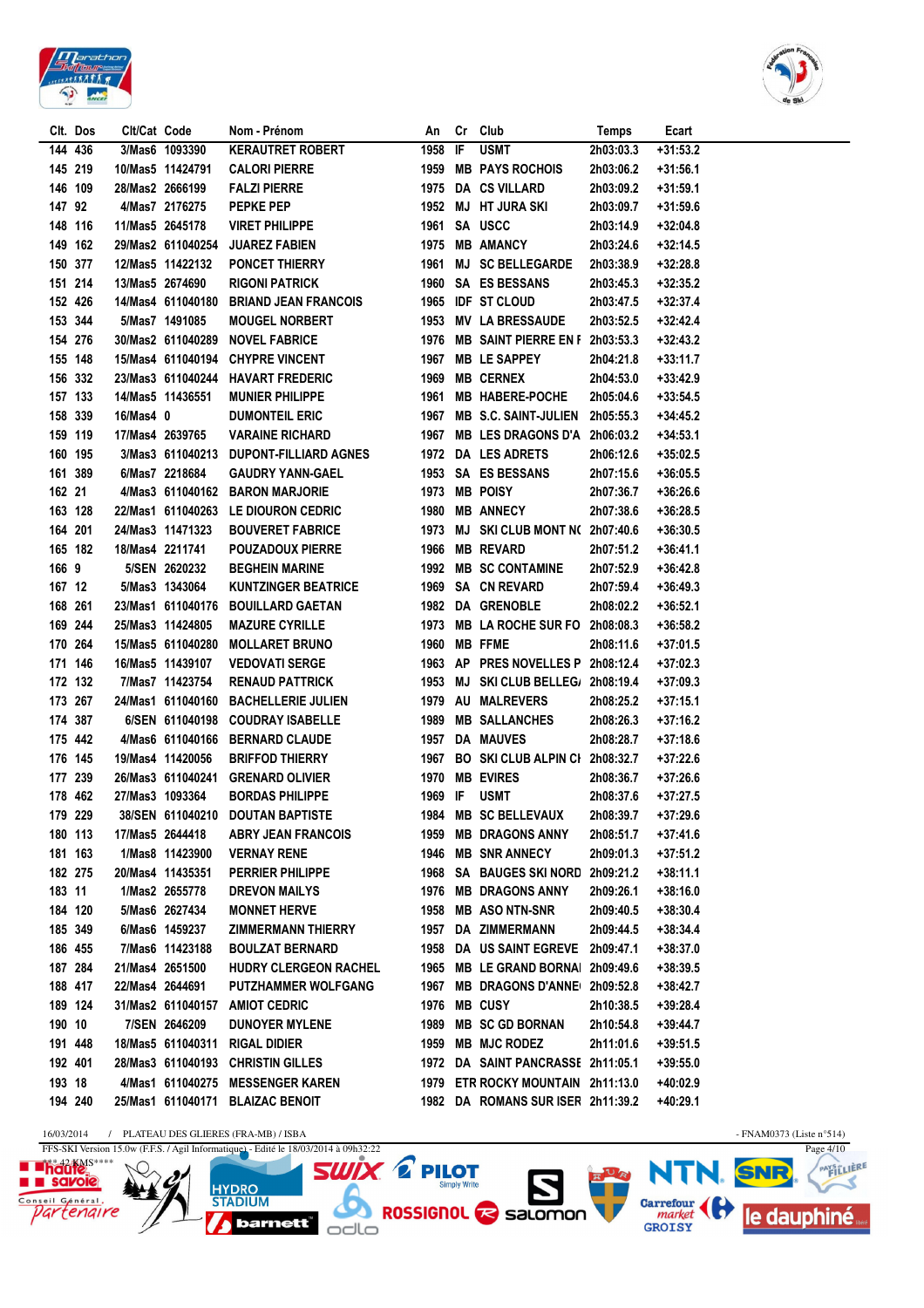





1969

1955

1954

1966

1964

1954

1960

1976

1982

1961

1976

 $1082$ 

**MB ETEAUX** 

**ETR GLAND** 

**DA ASCE THALES** 

**MB SC CONTAMINE** 

**MB SCNP ROCHOIS** 

SA IA FECIAZ

**MB ANNECY LE VIEUX** 

**BOIS D'AMONT** 

**DA** 

MJ

**KRSINAR DON** 

**JANUEL MICHEL** 

**PERRIER BRUNO** 

FI KAIM CI AUDE

**SCHMITT ALINE** 

**RAOULT PATRICE** 

DEMONTE OI IVIER

**MESNIER PHILIPPE** 

**BARTHELEMY ERIC** 

**EVROT JEAN-BAPTISTE** 

**FLAGEOLLET ESTELLE** 

**WAGNIERES JEAN PIERRE** 



**Temps** 

2h12:26.8

2h12:34.1

 $2h12.362$ 

 $2h12:47.9$ 

2h13:03.8

2h13:49.5

2h13:50.9

 $2h14:32.3$ 

2h14:33.4

 $2h14.357$ 

2h14:53.7

2h14:57.0

 $2h15:10.5$ 

FZ BESSAT SPORTS D 2h13:45.4

MJ 011 SKI CLUB BELL 2h14:30.3

DA VERCORS SKI DE F 2h14:32.8

SKI CLUB VALENTI 2h14:30.5

Ecart

 $+41.167$ 

 $+41:24.0$ 

 $+41.261$ 

 $+41:37.8$ 

 $+41:53.7$ 

 $+42.245$ 

 $+42:35.3$ 

 $+42:39.4$ 

 $+42:40.8$ 

 $+43:20.2$ 

 $+43:20.4$ 

 $+43:22.2$ 

 $+43:22.7$ 

 $+43:23.3$ 

 $+43.256$ 

 $+43:43.6$ 

 $+43:46.9$ 

 $+44.004$ 

Clt. Dos

195 379

196 22

197 139

198 213

200 461

201 285

202 396

203 237

204 165

205 209

206 351

207 270

208 23

209 454

210 178

211 388

 $212, 425$ 

30/Mas3 11439732

25/Mas4 11423752

26/Mas4 11451681

11/Mas6 2602664

20/Mas5 2661214

2/Mas2 1410822

26/Mas1 611040218

21/Mas5 11421740

3/Mas2 2671569

27/Mas1 611040203

10/Mas6 1

9/Mas6 611040250

199 269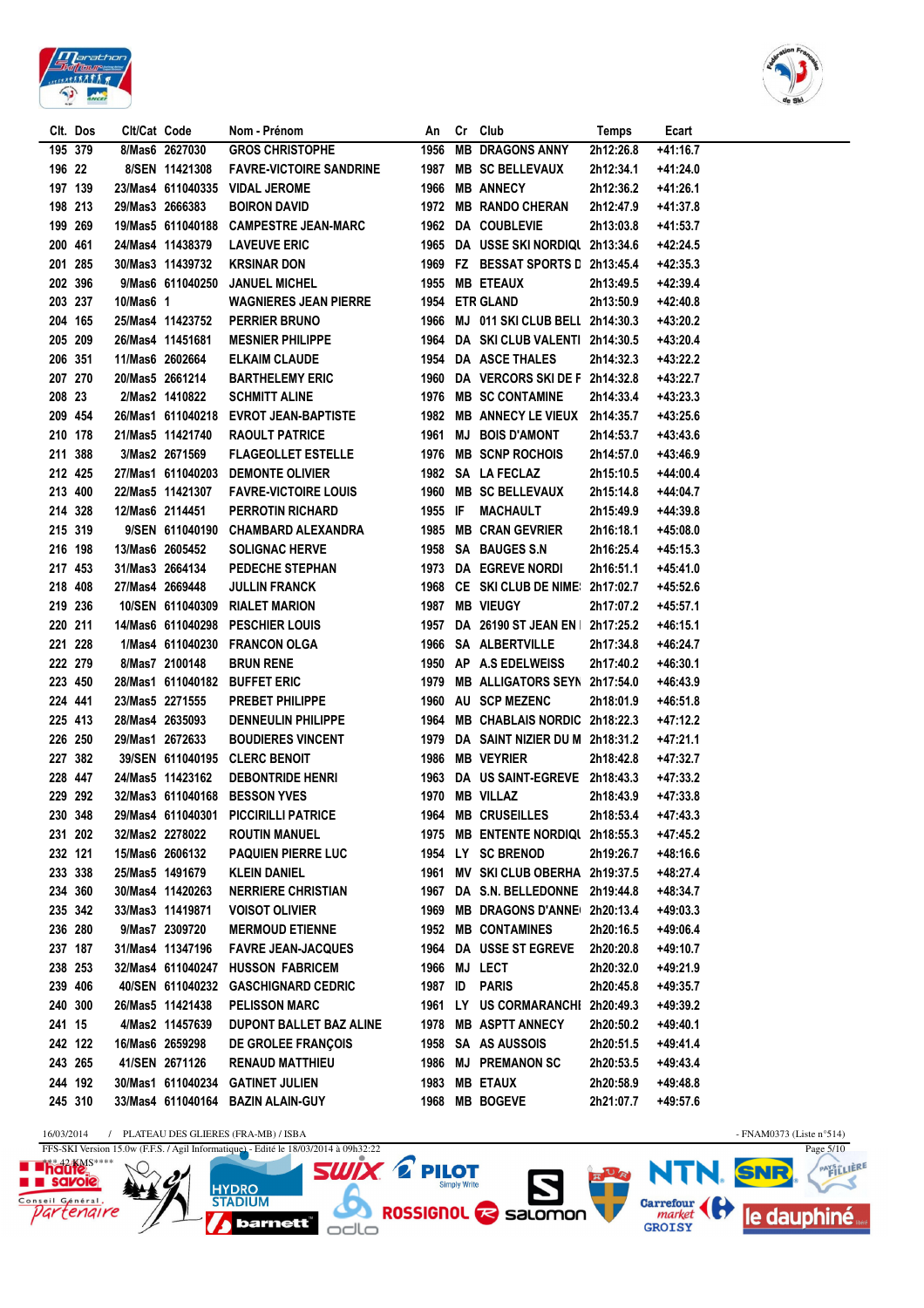



|         | CIt. Dos | Clt/Cat Code   |                   | Nom - Prénom                               |             | An Cr Club                                     | Temps     | Ecart                |  |
|---------|----------|----------------|-------------------|--------------------------------------------|-------------|------------------------------------------------|-----------|----------------------|--|
|         | 246 203  |                | 10/Mas7 11419901  | <b>GREGOIRE BERNARD</b>                    |             | 1950 AP S.C GAP-BAYARD                         | 2h21:16.7 | $+50:06.6$           |  |
|         | 247 337  |                |                   | 27/Mas5 611040310 RIBOULET DANIEL          |             | 1961 MB PETIT BORNAND                          | 2h21:20.7 | +50:10.6             |  |
|         | 248 287  |                | 1/Mas9 2186632    | <b>CARBO CAMILLE</b>                       |             | 1940 SA CESN REVARD                            | 2h21:22.5 | +50:12.4             |  |
|         | 249 311  |                |                   | 33/Mas2 611040257 LACROIX JEAN-PHILIPPE    |             | 1974 MB CHOISY                                 | 2h21:41.6 | $+50:31.5$           |  |
|         | 250 446  |                |                   | 34/Mas2 611040235 GAVARD JEREMIE           |             | 1978 MB FILLINGES                              | 2h21:47.2 | +50:37.1             |  |
| 251 19  |          | 5/Mas1 30129   |                   | <b>CHAUVET LUCIE</b>                       | 1983        | <b>MB MEGEVE</b>                               | 2h23:08.3 | +51:58.2             |  |
|         | 252 158  |                | 42/SEN 11423164   | <b>FAORO JORIS</b>                         |             | 1990 DA USSE SKI NORDIQL 2h23:17.1             |           | +52:07.0             |  |
| 253 371 |          |                |                   | 11/Mas7 611040333 VEYSSET JOEL             |             | 1953 MB BELLEVAUX                              | 2h23:24.5 | $+52:14.4$           |  |
|         | 254 291  |                | 28/Mas5 611040271 | <b>MATELON JEAN</b>                        | 1961        | MB LES VILLARDS-SUI 2h23:27.9                  |           | +52:17.8             |  |
|         | 255 405  |                |                   | 29/Mas5 611040191 CHAMBET JEAN PIERRE      |             | 1960 MB CHAVANOD                               | 2h24:19.7 | +53:09.6             |  |
| 256 216 |          |                | 17/Mas6 11438417  | <b>MATARESE ROLAND</b>                     |             | 1957 DA ST MARTIN D'HERE 2h24:37.0             |           | +53:26.9             |  |
| 257 13  |          |                | 6/Mas3 2668889    | <b>HEMPHILL CHRISTINE</b>                  |             | 1970 MB CS LA CLUSAZ                           | 2h25:07.9 | +53:57.8             |  |
|         | 258 324  |                |                   | 35/Mas2 611040269 MARTIN ERIC              |             | 1976 DA LANS EN VERCORS 2h25:08.6              |           | +53:58.5             |  |
| 259 369 |          |                |                   | 34/Mas3 611040328 URIBE-ZAMORA JEAN-PIERRE |             | 1971 MB BONNE                                  | 2h25:34.8 | +54:24.7             |  |
| 260 458 |          |                | 30/Mas5 2671570   | <b>GREGORIS ALAIN</b>                      |             | 1962 MB SCN PAYS ROCHOI 2h25:39.4              |           | $+54:29.3$           |  |
| 261 359 |          | 35/Mas3 0      |                   | <b>RICHARD OLIVIER</b>                     |             | 1972 MJ S.C DU JURA GESS 2h25:54.1             |           | +54:44.0             |  |
|         | 262 221  |                |                   | 34/Mas4 611040242 GRIMBERG PETER           |             | 1964 IF SURESNES                               | 2h25:59.4 | $+54:49.3$           |  |
| 263 383 |          |                |                   | 36/Mas3 611040214 DUPRE CHRISTOPHE         |             | 1969 MB GROISY                                 | 2h26:23.2 | $+55:13.1$           |  |
| 264 273 |          |                | 2/Mas4 1210448    | <b>SIMEON LAURE</b>                        |             | 1964 SA JACOB-BELLECOM 2h26:30.9               |           | $+55:20.8$           |  |
| 265 298 |          |                |                   | 18/Mas6 611040267 MANAVELLO FLAVIO         |             | 1958 ETR RIVAROLO C.                           | 2h26:51.0 | +55:40.9             |  |
| 266 423 |          |                | 11/SEN 11468217   | <b>KOCH-MATHIAN CAROLINE</b>               |             | 1985 MV SC MARKSTEIN RA 2h26:57.4              |           | +55:47.3             |  |
|         | 267 322  |                | 19/Mas6 2621703   | PINEL PATRICK                              | 1956        | <b>MB ASO NTN-SNR</b>                          | 2h27:03.0 | +55:52.9             |  |
|         | 268 321  |                | 35/Mas4 2309383   | <b>GARDE CHRISTOPHE</b>                    | 1966        | <b>MJ SMBM/MORBIER</b>                         | 2h27:05.8 | +55:55.7             |  |
|         | 269 367  |                |                   | 43/SEN 611040158 ANTOINE ROMAIN            |             | 1985 MJ LAC DES ROUGES                         | 2h27:11.2 | $+56:01.1$           |  |
|         | 270 294  | 20/Mas6 190206 |                   | <b>BLANC FRANCIS</b>                       |             | 1955 AP VAL D'ALLOS                            | 2h27:24.2 | +56:14.1             |  |
|         | 271 330  |                | 37/Mas3 611040287 | <b>NEUVILLE LOIC</b>                       |             | 1973 MB ETEAUX                                 | 2h27:31.5 | +56:21.4             |  |
|         | 272 286  |                | 21/Mas6 2305154   | <b>MARMET HUBERT</b>                       |             | 1958 DA GUC GRENOBLE                           | 2h28:11.5 | +57:01.4             |  |
|         | 273 434  |                | 38/Mas3 2661883   | <b>BANHEGYI JEROME</b>                     | 1971        | <b>MJ NOZEROY</b>                              | 2h28:13.8 | +57:03.7             |  |
|         | 274 176  | 36/Mas4 0      |                   | <b>DONCQUE HERVE</b>                       |             | 1966 MB DOUANES HTE SA\ 2h28:24.0              |           | +57:13.9             |  |
|         | 275 460  |                | 37/Mas4 11457443  | <b>LAFORME PHILIPPE</b>                    |             | 1964 DA US ST EGREVE                           | 2h28:39.3 | +57:29.2             |  |
| 276 368 |          |                | 44/SEN 2671302    | <b>LABOURIER BENOIT</b>                    |             | 1989 MJ PREMANON SKI CL 2h28:43.1              |           | $+57:33.0$           |  |
|         | 277 399  |                | 7/Mas3 11474845   | <b>CHENEVAL CHRISTINE</b>                  | 1969        | <b>MB AGY</b>                                  | 2h28:57.3 | +57:47.2             |  |
|         | 278 465  |                |                   | 39/Mas3 621040345 GENEVOIS JEAN LOUIS      |             | 1969 DA VILLARD                                | 2h29:10.1 | +58:00.0             |  |
|         | 279 313  |                | 38/Mas4 2638515   | <b>BOUSQUET CEDRIC</b>                     |             | 1965 MB SC NORDIQUE PAY 2h29:36.2              |           | $+58:26.1$           |  |
|         | 280 403  |                | 39/Mas4 11420251  | <b>DUMAREST YVES</b>                       |             | 1966 DA CHAMROUSSE                             | 2h29:36.5 | +58:26.4             |  |
|         | 281 456  |                |                   | 8/Mas3 611040324 TOURNAY SANDRINE          |             | 1970 SA LA MOTTE SERVOL 2h29:53.8              |           | +58:43.7             |  |
|         | 282 220  |                | 5/Mas2 2620705    | <b>LONCHAMPT JOCELYNE</b>                  |             | 1974 MJ PREMANON SC                            | 2h29:58.4 | +58:48.3             |  |
|         | 283 357  |                | 40/Mas4 11474850  | <b>CHENEVAL LUDOVIC</b>                    | 1965 MB AGY |                                                | 2h30:15.9 | $+59:05.8$           |  |
|         | 284 418  |                |                   | 31/Mas5 611040320 SERMET PHILIPPE          |             | 1963 MB SALLANCHES                             | 2h30:26.0 | $+59:15.9$           |  |
| 285 392 |          |                |                   | 32/Mas5 611040197 CONDEMINE YVES           |             | 1960 LY VILLEURBANNE                           | 2h30:30.7 | +59:20.6             |  |
|         | 286 233  |                | 12/Mas7 611040258 | LAFFAY ALAIN                               |             | 1950 MJ S.C. DU JURA GES: 2h30:40.7            |           | $+59:30.6$           |  |
| 287 226 |          |                | 22/Mas6 611040249 | <b>JADOUL PHILIPPE</b>                     |             | 1954 IF SC CHEM EST                            | 2h30:46.9 | $+59:36.8$           |  |
| 288 438 |          | 33/Mas5 0      |                   | <b>ROSSIGNOL BERNARD</b>                   |             | 1961 SA MYANS                                  | 2h30:54.2 | $+59:44.1$           |  |
|         | 289 262  |                | 36/Mas2 11445086  | <b>BEDOUET OLIVIER</b>                     |             | 1978 DA ASCE THALES                            | 2h31:01.2 | $+59:51.1$           |  |
|         | 290 404  |                |                   | 45/SEN 611040291 PASQUIER THOMAS           | 1990        | <b>MB ASONTN SNR</b>                           | 2h31:30.9 | +1h00:20.8           |  |
|         | 291 290  |                |                   | 41/Mas4 611040308 REVUZ FREDERIC           | 1966        | MB THORENS GLIERES 2h31:33.7                   |           | +1h00:23.6           |  |
|         | 292 212  | 34/Mas5 995762 |                   | <b>VERGNE FRANCOIS</b>                     | 1961        | <b>MB ASO NTN-SNR</b>                          | 2h31:47.7 | +1h00:37.6           |  |
|         | 293 412  |                |                   | 13/Mas7 611040196 COMBY JEAN-YVES          | 1952        | MJ HAUT-JURA SKI-L/ 2h31:48.4                  |           | +1h00:38.3           |  |
|         | 294 343  |                | 23/Mas6 1790275   | <b>SAUVAGET CHRISTIAN</b>                  |             | 1957 BO SKI CLUB BASSIN   2h32:05.2 +1h00:55.1 |           |                      |  |
|         | 295 411  |                |                   | 40/Mas3 611040212 DUMONT DAYOT NICOLAS     |             | 1970 MB LES HYDROS-ANNI 2h32:35.3              |           | +1h01:25.2           |  |
|         | 296 181  |                |                   | 14/Mas7 611040339 VUERICH PAOLO            |             | 1949 ETR PINEROLO                              |           | 2h32:37.7 +1h01:27.6 |  |
|         |          |                |                   |                                            |             |                                                |           |                      |  |

 $\frac{16/03/2014 \qquad / \qquad \text{PLATEAU DES GLIERES (FRA-MB) / ISBA}}{\text{FFS-SKI Version 15.0w (F.F.S. / Agil Information)} - \text{Edit} \text{ le } 18/03/2014 \text{ à } 09\text{h}32:22}$ **E Phaute**s  $N$ **HYDRO**<br>STADIUM

barnett<sup>"</sup> odlo



 $\overline{\text{SUNX}}$   $\Omega$  PILOT **NTI** RUR ROSSIGNOL & Salomon Garrefour (et dauphiné

- FNAM0373 (Liste n°514)<br>Page  $6/10$ PAYSTLIERE **J. SNR** Ӡ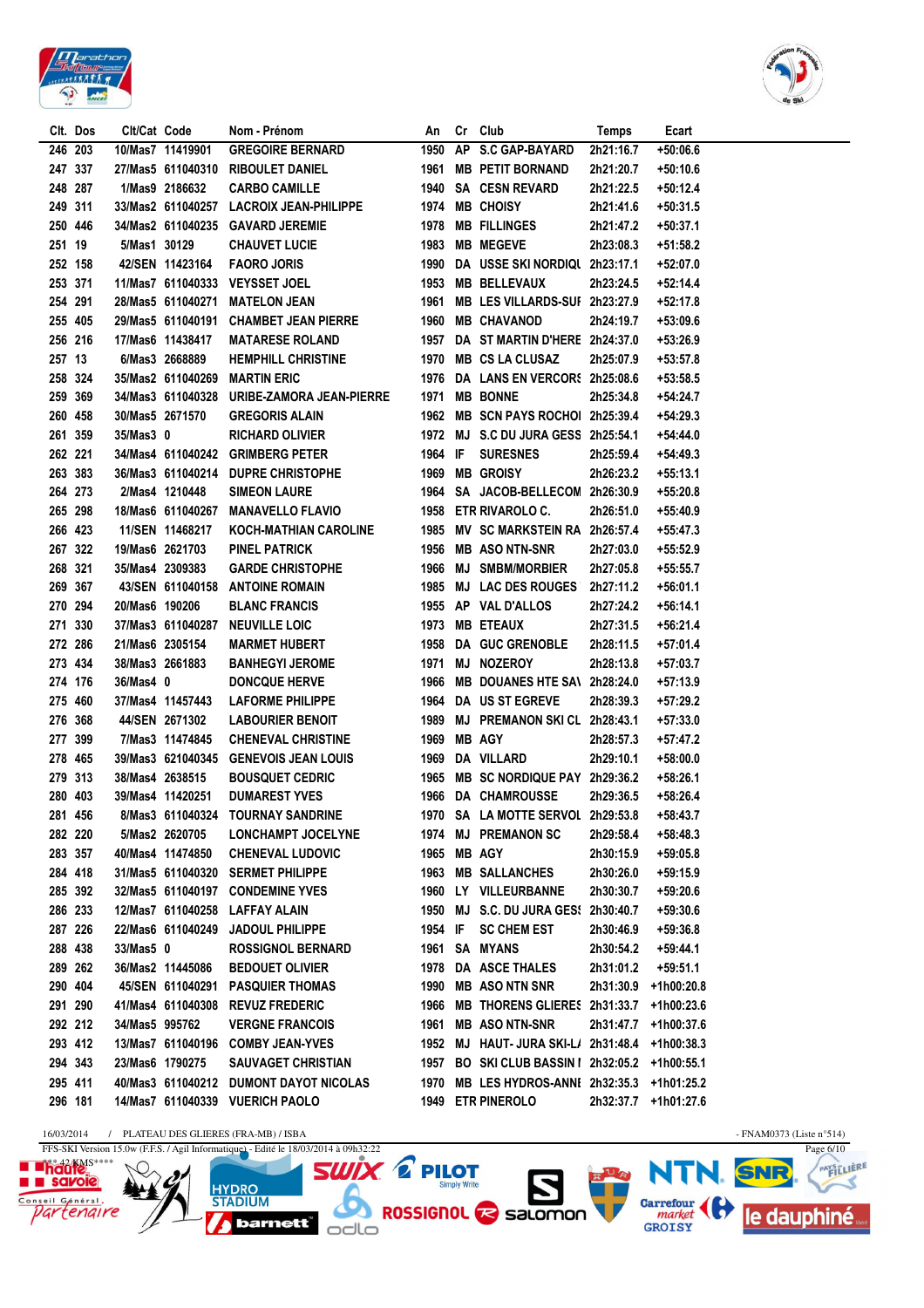



|         | Clt. Dos | Clt/Cat Code |                   | Nom - Prénom                             | An          | Cr Club                                        | Temps                | Ecart                |  |
|---------|----------|--------------|-------------------|------------------------------------------|-------------|------------------------------------------------|----------------------|----------------------|--|
|         | 297 316  |              |                   | 31/Mas1 611040265 LEGRE DAMIEN           | 1981        | <b>MB LA MURAZ</b>                             | 2h33:29.6            | +1h02:19.5           |  |
|         | 298 272  |              |                   | 42/Mas4 611040327 UNAL GILLES            |             | 1967 MB CUSY                                   |                      | 2h33:35.4 +1h02:25.3 |  |
|         | 299 380  |              | 15/Mas7 11436405  | <b>BERTHIER YVON</b>                     |             | 1952 MB SKI CLUB DES BRA 2h33:42.5 +1h02:32.4  |                      |                      |  |
|         | 300 327  |              | 35/Mas5 11447205  | <b>LAURENT PHILIPPE</b>                  |             | 1961 MB CS NORDIQUE VILL 2h33:54.4 +1h02:44.3  |                      |                      |  |
| 301 350 |          |              |                   | 9/Mas3 611040229 FRAIX BURNET MAGALI     |             | 1973 MB PRINGY                                 |                      | 2h34:27.9 +1h03:17.8 |  |
| 302 335 |          |              | 36/Mas5 11465944  | <b>DECHARRIERE OLIVIER</b>               |             | 1963 MJ CHAMPAGNOLE                            |                      | 2h34:36.1 +1h03:26.0 |  |
|         | 303 394  |              |                   | 37/Mas5 611040331 VEYRAT-LACHENAL DIDIER |             | 1963 MB VIEUGY                                 |                      | 2h34:52.0 +1h03:41.9 |  |
| 304 288 |          |              | 1/Mas6 11477814   | <b>COCHET MIREILLE</b>                   |             | 1955 SA MYANS                                  |                      | 2h35:34.8 +1h04:24.7 |  |
|         | 305 415  |              |                   | 32/Mas1 611040207 DESCOMBES JULIEN       |             | 1979 MB TEAM K-LU                              |                      | 2h35:37.5 +1h04:27.4 |  |
|         | 306 429  |              |                   | 37/Mas2 611040312 RODRIGUEZ YOAN         |             | 1975 DA SAINT MARTIN D'UI 2h35:50.3 +1h04:40.2 |                      |                      |  |
|         | 307 333  |              | 24/Mas6 611040281 | <b>MONIER ERIC</b>                       |             | 1956 MJ HOTONNES                               |                      | 2h36:03.6 +1h04:53.5 |  |
|         | 308 223  |              |                   | 41/Mas3 611040277 MIOLLANY FREDERIC      |             | 1970 MB SILLINGY                               |                      | 2h36:18.0 +1h05:07.9 |  |
|         | 309 256  |              | 16/Mas7 11429668  | <b>MIKOLAJCZYK TADEUSZ</b>               |             | 1953 DA SKI CLUB DU COMI 2h36:27.2 +1h05:17.1  |                      |                      |  |
|         | 310 283  |              | 17/Mas7 11433850  | <b>GABERT JEAN-CLAUDE</b>                |             | 1953 DA USSE                                   |                      | 2h36:40.7 +1h05:30.6 |  |
|         | 311 266  |              | 38/Mas5 11445077  | <b>MASSIN JEAN-CLAUDE</b>                |             | 1959 DA ASCE THALES AVI( 2h37:40.0 +1h06:29.9  |                      |                      |  |
|         | 312 390  |              |                   | 43/Mas4 611040268 MANDEL FABRICE         |             | 1968 MB SAINT SIXT                             |                      | 2h38:00.0 +1h06:49.9 |  |
|         | 313 247  |              |                   | 44/Mas4 611040272 MATHIEU CHRISTIAN      |             | 1965 DA SECHILIENNE                            |                      | 2h38:02.7 +1h06:52.6 |  |
|         | 314 452  | 25/Mas6 0    |                   | <b>BASSOT DENIS</b>                      |             | 1955 MV MAGNY VERNOIS                          |                      | 2h38:03.8 +1h06:53.7 |  |
| 315 346 |          |              | 26/Mas6 2120600   | <b>FALCH ETIENNE</b>                     |             | 1955 MV SOULTZ                                 |                      | 2h38:08.7 +1h06:58.6 |  |
| 316 297 |          |              | 38/Mas2 2657324   | <b>MILLI LAURENT</b>                     |             | 1976 MV ASCS                                   |                      | 2h38:23.3 +1h07:13.2 |  |
|         | 317 435  |              | 46/SEN 11423877   | <b>PASQUIER JEREMY</b>                   |             | 1988 MB ASO NTN SNR                            | 2h38:29.1 +1h07:19.0 |                      |  |
| 318 274 |          |              | 2/Mas8 11419819   | <b>JACQUIER JEAN PIERRE</b>              |             | 1946 MB CHABLAIS NORDIC 2h38:37.0 +1h07:26.9   |                      |                      |  |
| 319 183 |          |              | 42/Mas3 11477851  | <b>SCHUMMER DAVID</b>                    |             | 1972 DA BRESSON                                |                      | 2h38:40.4 +1h07:30.3 |  |
|         | 320 263  |              |                   | 10/Mas3 611040282 MONTESSUIT SYLVIE      |             | 1969 MB SAINT PIERRE EN F 2h38:40.8 +1h07:30.7 |                      |                      |  |
|         | 321 208  |              |                   | 47/SEN 611040261 LAUZIER CEDRIC          |             | 1989 FZ NOSE                                   |                      | 2h38:57.7 +1h07:47.6 |  |
|         | 322 252  |              | 27/Mas6 2146152   | <b>LEMENNICIER MARCEL</b>                |             | 1954 MB CS MEGEVE                              | 2h39:03.2 +1h07:53.1 |                      |  |
|         | 323 175  |              |                   | 45/Mas4 611040332 VEYRIERE EDDIE         |             | 1966 MB BONNEVILLE                             |                      | 2h39:06.8 +1h07:56.7 |  |
|         | 324 307  |              |                   | 11/Mas3 611040304 PRALUS ANOUK           |             | 1972 MB NAVES PARMELAN 2h39:10.6 +1h08:00.5    |                      |                      |  |
| 325 207 |          |              | 39/Mas2 2669205   | <b>RAVE SAMUEL</b>                       |             | 1974 SA GRENOBLE                               |                      | 2h39:20.6 +1h08:10.5 |  |
|         | 326 402  |              | 40/Mas2 11422624  | <b>SCHWEY NICOLAS</b>                    | 1974 MB CNG |                                                |                      | 2h39:46.7 +1h08:36.6 |  |
|         | 327 409  |              |                   | 46/Mas4 611040170 BIGNARDI CHRISTOPHE    |             | 1966 MB DINGY SAINT CLAII 2h39:55.0 +1h08:44.9 |                      |                      |  |
| 328 308 |          |              |                   | 6/Mas2 611040286 MURIS MYRIAM            |             | 1977 MB AVIERNOZ                               |                      | 2h40:01.0 +1h08:50.9 |  |
| 329 366 |          |              | 18/Mas7 11478652  | <b>POILLOT BERNARD</b>                   |             | 1950 MB VILLARD SUR BOE 2h40:25.8 +1h09:15.7   |                      |                      |  |
| 330 305 |          |              |                   | 43/Mas3 611040318 SELTENSPERGER THIBAULT |             | 1970 PE BURLATS                                |                      | 2h40:38.8 +1h09:28.7 |  |
|         | 331 306  |              | 47/Mas4 2668043   | <b>LEBRETON PIERRE</b>                   |             | 1964 SA LEBRETON                               | 2h41:11.2 +1h10:01.1 |                      |  |
|         | 332 222  |              | 3/Mas8 791820     | JOBARD ALEXANDRE                         |             | 1944 MJ ASPTT GLJ                              |                      | 2h41:32.8 +1h10:22.7 |  |
|         | 333 376  |              |                   | 41/Mas2 611040285 MUNSCH DAVID           |             | 1974 AP SISTERON                               |                      | 2h42:34.1 +1h11:24.0 |  |
| 334 329 |          |              |                   | 7/Mas2 611040305 PRAST JULIE             |             | 1975 MB ANNECY LE VIEUX 2h43:12.1 +1h12:02.0   |                      |                      |  |
|         | 335 255  |              |                   | 48/SEN 611040172 BOLLARD STEPHANE        |             | <b>1989 LY LYON</b>                            |                      | 2h43:15.0 +1h12:04.9 |  |
|         | 336 191  |              | 48/Mas4 11484404  | <b>SAINT-LOUBOUE PHILIPPE</b>            |             | 1965 PO CLUB DES SPORTS 2h43:16.8 +1h12:06.7   |                      |                      |  |
| 337 205 |          |              |                   | 33/Mas1 611040204 DERONZIER JEREMY       |             | 1981 MB TEAM K-LU                              |                      | 2h43:28.3 +1h12:18.2 |  |
| 338 259 |          |              | 1/Mas5 2603290    | <b>EKSZTEROWICZ AGNES</b>                |             | 1962 MB DRAGONS ANNEC\ 2h43:34.0 +1h12:23.9    |                      |                      |  |
| 339 451 |          |              |                   | 12/SEN 611040330 VETTORATO CELIA         |             | 1984 MB LA CLUSAZ                              |                      | 2h43:39.8 +1h12:29.7 |  |
| 340 254 |          |              |                   | 28/Mas6 611040259 LAMBERSEND BRUNO       |             | 1958 MB BONNEVILLE                             | 2h44:03.0 +1h12:52.9 |                      |  |
|         | 341 296  |              |                   | 44/Mas3 611040319 SERMET CHRISTOPHE      |             | 1973 DA HEYRIEUX                               |                      | 2h44:28.6 +1h13:18.5 |  |
|         | 342 395  |              | 39/Mas5 2614690   | <b>GOAER YVES</b>                        |             | 1959 SA USCC CHAMBERY 2h44:40.1 +1h13:30.0     |                      |                      |  |
|         | 343 210  |              |                   | 49/Mas4 611040255 KOSSONOGOW NICOLAS     |             | 1968 MB CAF LA ROCHE-BO 2h45:12.8 +1h14:02.7   |                      |                      |  |
|         | 344 364  |              |                   | 50/Mas4 611040208 DIGONNET ROLAND        |             | 1966 MJ AMICALE SPORTS 2h45:14.4 +1h14:04.3    |                      |                      |  |
|         | 345 374  |              |                   | 3/Mas4 611040302 PIPERS BEATRICE         |             | 1964 MB THORENS                                |                      | 2h46:07.8 +1h14:57.7 |  |
|         | 346 384  |              |                   | 49/SEN 611040299 PHILIPPON ANTHONY       |             | 1989 MJ OYONNAX                                |                      | 2h46:08.4 +1h14:58.3 |  |
|         | 347 204  |              |                   | 29/Mas6 611040278 MIRODATOS YVES         |             | 1957 MB ANNECY                                 | 2h46:25.2 +1h15:15.1 |                      |  |
|         |          |              |                   |                                          |             |                                                |                      |                      |  |





 $\overline{\mathbf{SUV}}$   $\overline{\mathbf{X}}$  PILOT **WIX. E PILOT<br>A ROSSIGNOL & Salomon HYDRO**<br>STADIUM *barnett* odlo

- FNAM0373 (Liste n°514)<br>Page 7/10 **NTI** PAYSTLIERE RUR SNR le dauphiné

Ӡ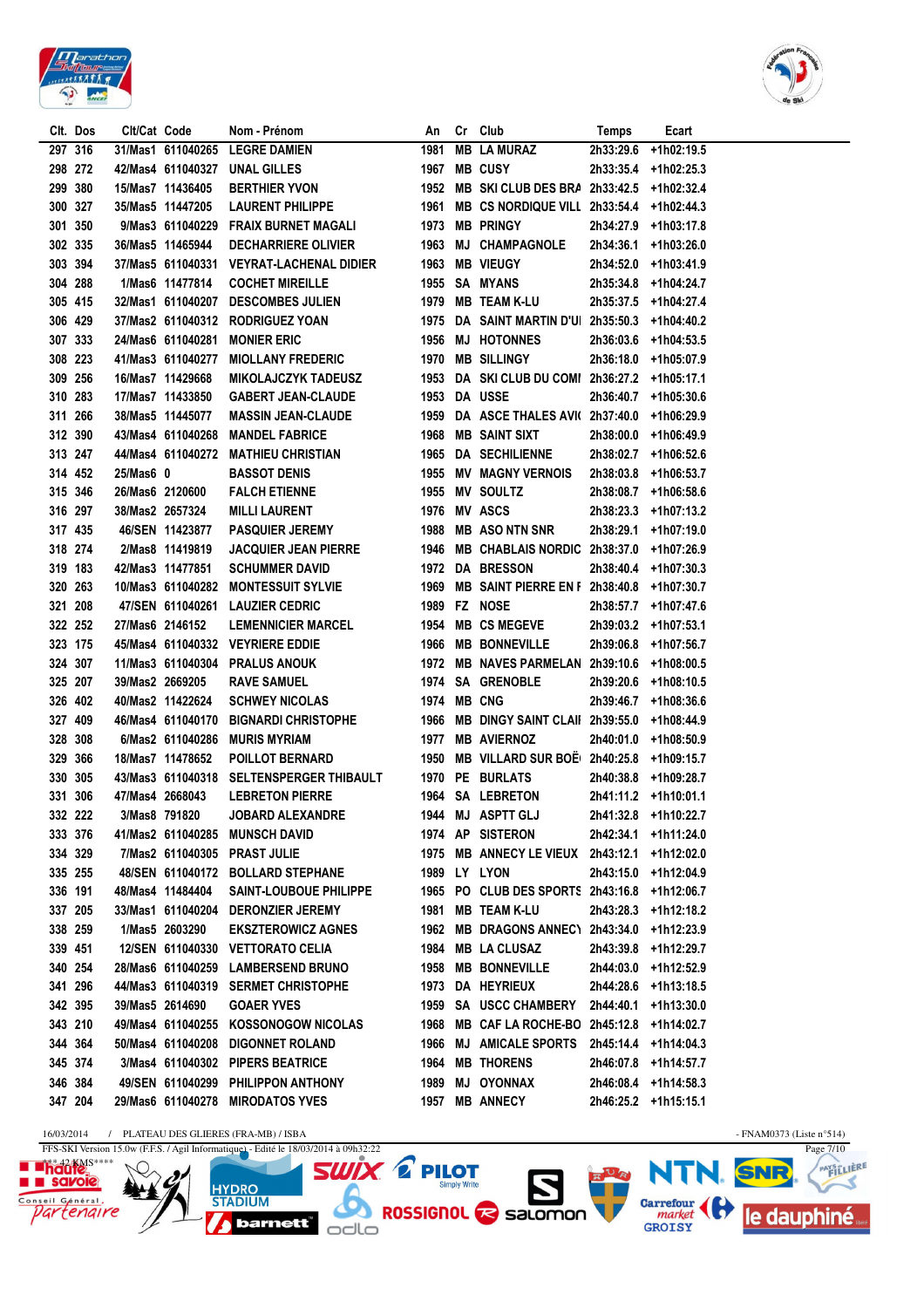



|         | Clt. Dos | Clt/Cat Code |                   | Nom - Prénom                              |         | An Cr Club                                     | Temps     | Ecart                |  |
|---------|----------|--------------|-------------------|-------------------------------------------|---------|------------------------------------------------|-----------|----------------------|--|
|         | 348 238  |              |                   | 34/Mas1 611040239 GILODI ALEXANDRE        |         | 1979 MB SILLINGY                               | 2h46:40.8 | +1h15:30.7           |  |
|         | 349 318  |              |                   | 35/Mas1 611040273 MAURY GUILHEM           |         | 1979 MJ PONTARLIER                             |           | 2h47:00.5 +1h15:50.4 |  |
|         | 350 224  |              |                   | 45/Mas3 611040322 STEMBERT OLIVIER        |         | 1972 MB VILLAZ                                 |           | 2h47:48.7 +1h16:38.6 |  |
|         | 351 215  |              |                   | 40/Mas5 611040215 DUTHOIT GILLES          |         | 1962 PE CASTRES                                |           | 2h47:51.7 +1h16:41.6 |  |
| 352 241 |          |              |                   | 41/Mas5 611040260 LAMIER PHILIPPE         |         | 1963 MB MARCELLAZ ALBA 2h48:07.6 +1h16:57.5    |           |                      |  |
|         | 353 199  |              |                   | 50/SEN 611040292 PEIFFER CEDRIC           |         | 1986 MB FILLINGES                              |           | 2h48:12.3 +1h17:02.2 |  |
|         | 354 433  |              |                   | 19/Mas7 611040321 SONDAZ MAURICE          |         | 1950 MB LES VILLARDS SUF 2h48:31.2 +1h17:21.1  |           |                      |  |
|         | 355 295  |              |                   | 30/Mas6 611040165 BELLEVILLE LUC          |         | 1958 DA GRENOBLE                               |           | 2h48:31.4 +1h17:21.3 |  |
|         | 356 225  |              | 42/Mas5 11451704  | <b>MAILLARD BERNARD</b>                   |         | 1959 DA SKI CLUB VALENTI 2h49:20.4 +1h18:10.3  |           |                      |  |
|         | 357 242  |              |                   | 46/Mas3 611040248 JACQUIN ALEXANDRE       |         | 1972 PE CASTRES                                |           | 2h50:02.6 +1h18:52.5 |  |
|         | 358 248  |              |                   | 51/Mas4 611040256 LABBE-LAVIGNE DOMINIQUE |         | 1965 DA CYCLO CLUB BULL 2h50:17.4 +1h19:07.3   |           |                      |  |
| 359 309 |          |              | 31/Mas6 2662076   | <b>CHARLES DIDIER</b>                     |         | 1958 MB DRAGONS ANNY                           |           | 2h51:11.2 +1h20:01.1 |  |
|         | 360 378  |              |                   | 47/Mas3 611040294 PELLECUER VINCENT       |         | 1972 SA CHAMBERY                               |           | 2h51:38.6 +1h20:28.5 |  |
|         | 361 463  |              |                   | 4/Mas4 621040344 LACOQUE SYLVIE           | 1964 LY |                                                |           | 2h51:50.9 +1h20:40.8 |  |
|         | 362 393  |              | 43/Mas5 2673510   | <b>BEAUJON THIERRY</b>                    |         | 1963 MJ GOUX LES USIERS 2h51:56.3 +1h20:46.2   |           |                      |  |
|         | 363 410  |              | 6/Mas1 11471834   | <b>DUC MELANIE</b>                        |         | 1982 IF ROMERY                                 |           | 2h52:23.5 +1h21:13.4 |  |
| 364 391 |          |              |                   | 48/Mas3 611040251 JEANCLER CYRILLE        |         | 1973 MB THUSY                                  |           | 2h52:52.3 +1h21:42.2 |  |
|         | 365 420  |              |                   | 42/Mas2 611040205 DERONZIER JULIEN        |         | 1978 MB TEAM K-LU                              |           | 2h52:54.1 +1h21:44.0 |  |
|         | 366 312  |              |                   | 8/Mas2 611040202 DELORT ESTELLE           |         | 1977 MB TRI CLUB GENEVE 2h53:37.4 +1h22:27.3   |           |                      |  |
|         | 367 381  |              |                   | 43/Mas2 611040243 GURNEL SEBASTIEN        |         | 1974 MB CHENEVOZ                               |           | 2h53:48.0 +1h22:37.9 |  |
|         | 368 449  |              |                   | 5/Mas4 611040343 ZURFLUH ELISABETH        |         | 1965 MB MONNETIER-MORN 2h53:58.8 +1h22:48.7    |           |                      |  |
|         | 369 282  |              | 36/Mas1 11436514  | <b>BESSOULE ERIC</b>                      |         | 1982 PE ASTRAPE                                |           | 2h54:05.4 +1h22:55.3 |  |
|         | 370 422  |              | 12/Mas3 11484640  | <b>RAINBIRD TANYA</b>                     |         | 1972 AP CHAMONIX                               |           | 2h54:50.8 +1h23:40.7 |  |
|         | 371 372  |              |                   | 32/Mas6 611040307 RACCA JEAN-LOUIS        |         | 1958 DA GRENOBLE                               |           | 2h54:56.0 +1h23:45.9 |  |
|         | 372 186  |              |                   | 52/Mas4 611040169 BIBOLLET-RUCHE DENIS    |         | 1968 ETR DEN HOORN                             |           | 2h54:56.7 +1h23:46.6 |  |
|         | 373 243  |              |                   | 6/Mas4 611040237 GENEVOIS LAURENCE        |         | 1968 DA VILLARD ST CHRIS 2h55:27.7 +1h24:17.6  |           |                      |  |
|         | 374 444  |              |                   | 53/Mas4 611040270 MASQUELIEZ EMMANUEL     |         | 1966 DA MOIRANS                                |           | 2h56:10.5 +1h25:00.4 |  |
|         | 375 352  |              |                   | 54/Mas4 611040159 ARDIGO LUCA PAOLO       |         | 1967 ETR SCI NORDICO VARI 2h56:53.5 +1h25:43.4 |           |                      |  |
|         | 376 260  |              |                   | 55/Mas4 611040245 HEWITT MALCOLM          |         | 1968 MB ST GERVAIS                             |           | 2h57:27.2 +1h26:17.1 |  |
|         | 377 385  |              |                   | 33/Mas6 611040201 DELETRAZ JEAN-MICHEL    |         | 1958 MB CHARVONNEX                             |           | 2h57:54.3 +1h26:44.2 |  |
|         | 378 193  |              |                   | 49/Mas3 611040174 BONNEFOY OLIVIER        |         | 1971 FZ BONNEFOY                               |           | 2h57:56.6 +1h26:46.5 |  |
| 379 361 |          |              |                   | 44/Mas2 611040316 SALEH OLIVIER           |         | 1976 MB ANNECY                                 |           | 2h58:14.7 +1h27:04.6 |  |
| 380 301 |          |              |                   | 51/SEN 611040236 GAY EMMANUEL             |         | 1986 MB ANNECY-LE-VIEUX 2h58:48.6 +1h27:38.5   |           |                      |  |
|         | 381 293  |              | 4/Mas8 2118849    | <b>BARRAL JEAN-PIERRE</b>                 |         | 1948 SA SKI CLUB AIX-LES- 2h58:57.0 +1h27:46.9 |           |                      |  |
|         | 382 437  |              | 50/Mas3 11435155  | <b>REGNIER FREDERIC</b>                   |         | 1971 DA BAUGES SKI NORD 2h59:10.4 +1h28:00.3   |           |                      |  |
|         | 383 14   |              | 13/Mas3 2671099   | <b>LE FUR EMILIE</b>                      |         | 1973 IF SKI CLUB SEDANA 2h59:53.2 +1h28:43.1   |           |                      |  |
|         | 384 340  |              | 2/Mas6 2621701    | <b>PINEL MARYLENE</b>                     |         | 1954 MB ASO NTN-SNR                            |           | 3h00:10.4 +1h29:00.3 |  |
|         | 385 431  |              |                   | 44/Mas5 611040264 LEBEAU PHILIPPE         |         | 1960 MB DINGY SAINT CLAII 3h00:14.6 +1h29:04.5 |           |                      |  |
|         | 386 249  |              |                   | 7/Mas1 611040329 VAILLANT MARIE           |         | 1979 MB VILLAZ                                 |           | 3h00:32.7 +1h29:22.6 |  |
|         | 387 370  |              |                   | 51/Mas3 611040293 PELLECUER STEPHANE      |         | 1970 SA CHAMBERY                               |           | 3h01:02.5 +1h29:52.4 |  |
| 388 234 |          |              |                   | 34/Mas6 611040246 HUGHES PETER            |         | <b>1958 ETR SEVENOAKS UK</b>                   |           | 3h02:03.3 +1h30:53.2 |  |
| 389 206 |          |              |                   | 35/Mas6 611040303 POLLET JEAN LUC         |         | 1956 MB NAVES PARMELAN 3h02:22.3 +1h31:12.2    |           |                      |  |
| 389 428 |          |              | 35/Mas6 611040253 | <b>JOLY BERNARD</b>                       |         | 1956 SA CHAMBERY                               |           | 3h02:22.3 +1h31:12.2 |  |
| 391 251 |          |              |                   | 52/SEN 611040233 GASCHIGNARD QUENTIN      | 1989 IF | <b>LOUVECIENNES</b>                            | 3h02:29.1 | +1h31:19.0           |  |
|         | 392 363  |              |                   | 2/Mas5 611040163 BARTHELEMY CATHERINE     |         | 1962 DA GRENOBLE                               |           | 3h02:35.4 +1h31:25.3 |  |
|         | 393 177  |              |                   | 7/Mas4 611040315 ROUSSEL NATHALIE         |         | 1966 MB GROISY                                 |           | 3h03:18.2 +1h32:08.1 |  |
| 394 289 |          |              | 5/Mas8 1492460    | <b>BREYTON JACQUES</b>                    |         | 1944 MV SKI CLUB VAGNEY 3h03:42.1              |           | +1h32:32.0           |  |
| 395 245 |          |              | 3/Mas6 2672826    | <b>DAUDE FLORENCE</b>                     | 1957    | <b>MJ HT JURA SKI</b>                          | 3h05:41.1 | +1h34:31.0           |  |
|         | 396 184  |              |                   | 20/Mas7 611040314 ROPHILLE CHRISTIAN      | 1953    | MB ST MARTIN BELLE\ 3h05:42.9 +1h34:32.8       |           |                      |  |
|         | 397 232  |              |                   | 37/Mas6 611040262 LAVERTY JOHN            |         | 1955 MB THORENS                                |           | 3h06:49.4 +1h35:39.3 |  |
|         | 398 416  |              | 6/Mas8 11439917   | <b>REPKAT CHRISTIAN</b>                   |         | 1945 SA C.S LA FECLAZ                          |           | 3h07:32.1 +1h36:22.0 |  |
|         |          |              |                   |                                           |         |                                                |           |                      |  |

16/03/2014 / PLATEAU DES GLIERES (FRA-MB) / ISBA - FNAM0373 (Liste n°514)

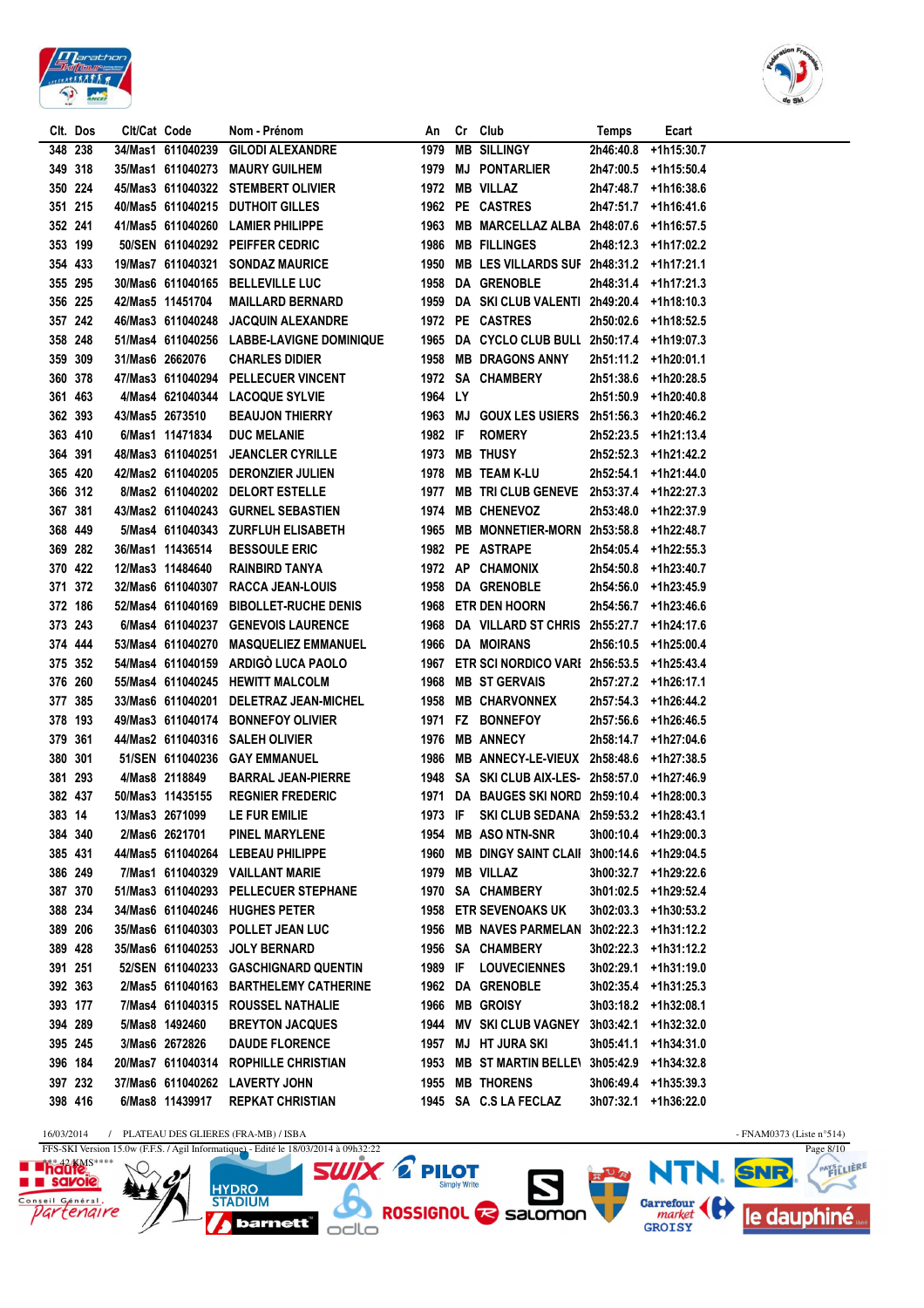



|            | Clt. Dos | Clt/Cat Code         |                   | Nom - Prénom                                                                        | An           |                     | Cr Club                                        | Temps     | Ecart                |                                    |           |
|------------|----------|----------------------|-------------------|-------------------------------------------------------------------------------------|--------------|---------------------|------------------------------------------------|-----------|----------------------|------------------------------------|-----------|
|            | 399 230  |                      | 13/SEN 611040178  | <b>BOULZAT LUCIE</b>                                                                | 1987         |                     | <b>DA MOIRANS</b>                              | 3h09:12.5 | +1h38:02.4           |                                    |           |
| 400 440    |          |                      |                   | 37/Mas1 611040336 VINCENT MARTIN                                                    | 1979         |                     | <b>MB HYDROSTADIUM</b>                         | 3h09:36.8 | +1h38:26.7           |                                    |           |
| 401 24     |          |                      | 3/Mas5 11419820   | <b>JACQUIER MARIE AUDE</b>                                                          |              |                     | 1959 MB CHABLAIS NORDIC 3h09:50.0              |           | +1h38:39.9           |                                    |           |
| 402 459    |          |                      |                   | 14/Mas3 611040342 WUHRLIN ELISABETH                                                 |              |                     | 1973 MB VILLAZ                                 |           | 3h10:27.9 +1h39:17.8 |                                    |           |
| 403 326    |          |                      |                   | 56/Mas4 611040219 FALTIN DANIEL                                                     |              |                     | 1967 ETR TRIGENEVE                             |           | 3h11:49.3 +1h40:39.2 |                                    |           |
| 404 345    |          |                      | 38/Mas1 611040300 | PHILIPPS BENOIT                                                                     |              |                     | 1982 LY DECINES                                |           | 3h11:58.4 +1h40:48.3 |                                    |           |
| 405 421    |          |                      | 9/Mas2 611040290  | <b>ODIN LAURENCE</b>                                                                |              |                     | 1974 MB PRINGY                                 |           | 3h12:22.0 +1h41:11.9 |                                    |           |
|            | 406 424  |                      | 7/Mas8 611040189  | <b>CAPIETTO paul</b>                                                                |              |                     | 1946 AP TALOU LIBRE                            |           | 3h12:22.4 +1h41:12.3 |                                    |           |
| 407 356    |          |                      |                   | 38/Mas6 611040224 FERRARIO GIORGIO                                                  |              |                     | 1956 ETR SCI NORDICO VARI 3h14:06.2 +1h42:56.1 |           |                      |                                    |           |
| 408 314    |          |                      |                   | 45/Mas5 611040183 BUMANN DAMIAN                                                     |              |                     | 1960 ETR SKI CLUB ALLALIN 3h14:55.1 +1h43:45.0 |           |                      |                                    |           |
| 409 315    |          |                      | 57/Mas4 2638921   | <b>BUCHARLES CHRISTOPHE</b>                                                         |              |                     | 1964 MB PRAZ DE LYS SOM 3h16:00.6 +1h44:50.5   |           |                      |                                    |           |
| 410 188    |          |                      |                   | 39/Mas6 611040185 CAILLET JEAN PIERRE                                               |              |                     | 1958 MB VILLAZ                                 |           | 3h16:23.9 +1h45:13.8 |                                    |           |
| 411 200    |          |                      | 39/Mas1 11433411  | <b>GUERS SEBASTIEN</b>                                                              |              |                     | 1983 MB ASO NTN-SNR                            |           | 3h16:49.1 +1h45:39.0 |                                    |           |
| 412 355    |          |                      |                   | 21/Mas7 611040238 GERMAIN-ALPETTAZ BERNARD                                          |              |                     | 1950 MB ST MARTIN BELLE\ 3h20:27.1 +1h49:17.0  |           |                      |                                    |           |
| 413 278    |          |                      |                   |                                                                                     |              |                     | 1953 MB LA BALME DE SILL 3h22:55.5 +1h51:45.4  |           |                      |                                    |           |
|            |          |                      | 22/Mas7 11439823  | <b>GOEMANS JOSE</b>                                                                 |              |                     |                                                |           |                      |                                    |           |
| 414 443    |          |                      | 52/Mas3 2671587   | <b>MEIGNIER FRANCK</b>                                                              |              |                     | 1971 MV SC GUEBWILLE                           |           | 3h28:11.2 +1h57:01.1 |                                    |           |
| 415 304    |          |                      | 23/Mas7 2600607   | <b>BONADIES JEAN PIERRE</b>                                                         |              |                     | 1952 DA EGREVE NORDI                           |           | 3h28:20.6 +1h57:10.5 |                                    |           |
| 416 373    |          |                      |                   | 46/Mas5 611040226 FERRY OLIVIER                                                     |              |                     | 1962 MB NAVES PARMELAN 3h30:27.1 +1h59:17.0    |           |                      |                                    |           |
| 417 331    |          |                      | 8/Mas8 2651650    | <b>BERTHET JEAN CLAUDE</b>                                                          |              |                     | 1945 MJ SKI ROUSSES                            |           | 3h31:00.6 +1h59:50.5 |                                    |           |
| 418 414    |          |                      | 4/Mas6 11465281   | <b>GROSSIORD FRANÇOISE</b>                                                          |              |                     | 1957 MJ SC PREMANON                            |           | 3h33:46.9 +2h02:36.8 |                                    |           |
| 419 299    |          |                      |                   | 47/Mas5 611040225 FERRY BRUNO                                                       | 1961         |                     | <b>MV MALZEVILLE</b>                           | 3h37:09.8 | +2h05:59.7           |                                    |           |
| 420 277    |          |                      |                   | 5/Mas6 611040161 BARBERIO ANNAMARIA                                                 |              |                     | 1958 ETR VIA MONTELLO, 17 3h39:05.6 +2h07:55.5 |           |                      |                                    |           |
| 421 375    |          |                      |                   | 2/Mas9 611040266 MALNATI RENZO                                                      |              |                     | 1942 ETR SCI NORDICO VARI 3h39:24.5 +2h08:14.4 |           |                      |                                    |           |
| 422 419    |          |                      | 9/Mas8 611040228  | <b>FINET BENOIT</b>                                                                 | 1945 AP GAP  |                     |                                                |           | 3h42:05.5 +2h10:55.4 |                                    |           |
|            | 423 362  |                      | 10/Mas2 2646558   | <b>BONADIES CARINE</b>                                                              |              |                     | 1976 DA EGREVE NORDI                           |           | 3h52:43.2 +2h21:33.1 |                                    |           |
| 424 271    |          |                      | 15/Mas3 611040341 | <b>WEBB MICHELE</b>                                                                 |              |                     | 1973 MB LES HOUCHES                            |           | 4h01:31.4 +2h30:21.3 |                                    |           |
| 425 323    |          |                      | 3/Mas9 2613688    | THIREAU PHILIPPE                                                                    |              |                     | 1942 MJ SKI ROUSSES                            |           | 4h05:34.5 +2h34:24.4 |                                    |           |
| 426 354    |          |                      | 40/Mas6 611040279 | <b>MOLINARO WALDY</b>                                                               |              |                     | 1958 SA CHALLES LES EAU 4h06:58.5 +2h35:48.4   |           |                      |                                    |           |
|            |          | <b>ABANDONS (12)</b> |                   |                                                                                     |              |                     |                                                |           |                      |                                    |           |
|            | 3        |                      | /SEN 2322902      | LAZZAROTTO JULIETTE                                                                 |              |                     | 1992 MJ HT JURA SKI                            | Abd       |                      |                                    |           |
|            | 16       |                      | /Mas2 11447280    | <b>DELIERE BARBARA</b>                                                              |              |                     | 1978 MB SCNPAYS ROCHOI!                        | Abd       |                      |                                    |           |
|            | 53       |                      | /Mas1 2160147     | <b>LAGNIET LOIS</b>                                                                 |              |                     | 1982 FZ BESSAT S HIV                           | Abd       |                      |                                    |           |
|            | 59       |                      | /SEN 2632390      | <b>MONNET VINCENT</b>                                                               |              |                     | 1993 MB DRAGONS D'ANNE                         | Abd       |                      |                                    |           |
|            | 71       |                      | /Mas3 2212376     | <b>CHENEVAL FRANCK</b>                                                              |              |                     | 1973 MB VILLARD/BOEG                           | Abd       |                      |                                    |           |
|            | 102      |                      | /Mas3 2669218     | <b>CLERC XAVIER</b>                                                                 |              |                     | 1970 MB PAYS ROCHOIS                           | Abd       |                      |                                    |           |
|            | 107      |                      | /Mas2 2309320     | <b>AGUILAR ERIC</b>                                                                 | 1976         |                     | <b>MB ONNION</b>                               | Abd       |                      |                                    |           |
|            | 117      |                      | /SEN 2195682      | <b>MATTUZZI VALERIAN</b>                                                            | 1985         |                     | <b>MB SC VILLARD/BOEG</b>                      | Abd       |                      |                                    |           |
|            | 190      |                      | /SEN 611040334    | <b>VIALLON HUGO</b>                                                                 |              |                     | 1989 LY LYON                                   | Abd       |                      |                                    |           |
|            | 217      |                      | /SEN 11465629     | <b>BERNARD BENOIT</b>                                                               |              |                     | 1985 MJ SKI MORBIER BELL                       |           |                      |                                    |           |
|            |          |                      | /Mas3 11427729    |                                                                                     |              |                     |                                                | Abd       |                      |                                    |           |
|            | 235      |                      |                   | <b>BORDAS GILLES</b>                                                                |              |                     | 1969 IDF US METRO                              | Abd       |                      |                                    |           |
|            | 257      |                      | /Mas3 611040295   | <b>PELLEGRINI FABIEN</b>                                                            |              |                     | 1973 MB ASO NTN-SNR                            | Abd       |                      |                                    |           |
|            |          | <b>ABSENTS (18)</b>  |                   |                                                                                     |              |                     |                                                |           |                      |                                    |           |
|            | 31       |                      | /SEN 2131323      | <b>DESCHAMPS LOUIS</b>                                                              | 1987         |                     | <b>SA CS KARELLIS</b>                          | Abs       |                      |                                    |           |
|            | 64       |                      | /Mas3 193441      | <b>GILBERT JEANSELME NICOLAS</b>                                                    |              |                     | 1973 AP GAP-BAYARD                             | Abs       |                      |                                    |           |
|            | 97       |                      | /Mas5 2645292     | <b>LORENZI JEAN FRANCOIS</b>                                                        | 1960         |                     | <b>MB VILLARD/BOEG</b>                         | Abs       |                      |                                    |           |
|            | 98       |                      | /Mas3 2665767     | <b>TRESALLET PATRICK</b>                                                            | 1971         |                     | <b>SA PEISEY VALLANDR</b>                      | Abs       |                      |                                    |           |
|            | 161      |                      | /Mas6 11446172    | <b>LAMY-CHAPUIS ALAIN</b>                                                           | 1957         |                     | MJ HAUT-JURA SKI                               | Abs       |                      |                                    |           |
|            | 180      |                      | /SEN 611040274    | <b>MERIAN PIERRE</b>                                                                | 1984         |                     | <b>MV NANCY</b>                                | Abs       |                      |                                    |           |
|            | 189      |                      | /Mas3 611040325   | <b>TURNER ANNE-CECILE</b>                                                           | 1971         |                     | <b>MB CHAMONIX</b>                             | Abs       |                      |                                    |           |
|            | 258      |                      | /Mas4 11421237    | <b>COMTE DIDIER</b>                                                                 | 1967         |                     | DA LA MOTTE D'AVEIL                            | Abs       |                      |                                    |           |
|            | 320      |                      | /Mas1 611040227   | <b>FIASSON ARMAND</b>                                                               | 1981         |                     | <b>MB NAVES PARMELAN</b>                       | Abs       |                      |                                    |           |
| 16/03/2014 |          |                      |                   | PLATEAU DES GLIERES (FRA-MB) / ISBA                                                 |              |                     |                                                |           |                      | - FNAM0373 (Liste $n^{\circ}514$ ) |           |
|            |          |                      |                   | FFS-SKI Version 15.0w (F.F.S. / Agil Informatique) - Edité le 18/03/2014 à 09h32:22 |              |                     |                                                |           |                      |                                    | Page 9/10 |
|            |          |                      |                   | <b>SWIX 2</b>                                                                       | <b>PILOT</b> |                     |                                                |           | ER NTN. SNR          |                                    | PAYSILLE  |
|            |          |                      |                   | <b>HYDRO</b>                                                                        |              | <b>Simply Write</b> |                                                |           |                      |                                    |           |



HYDRO STADIUM<br>STADIUM<br>**Z** barnett odlo

NTN. SNR. CAPITALIST Garrefour (<sup>1</sup>) le dauphiné